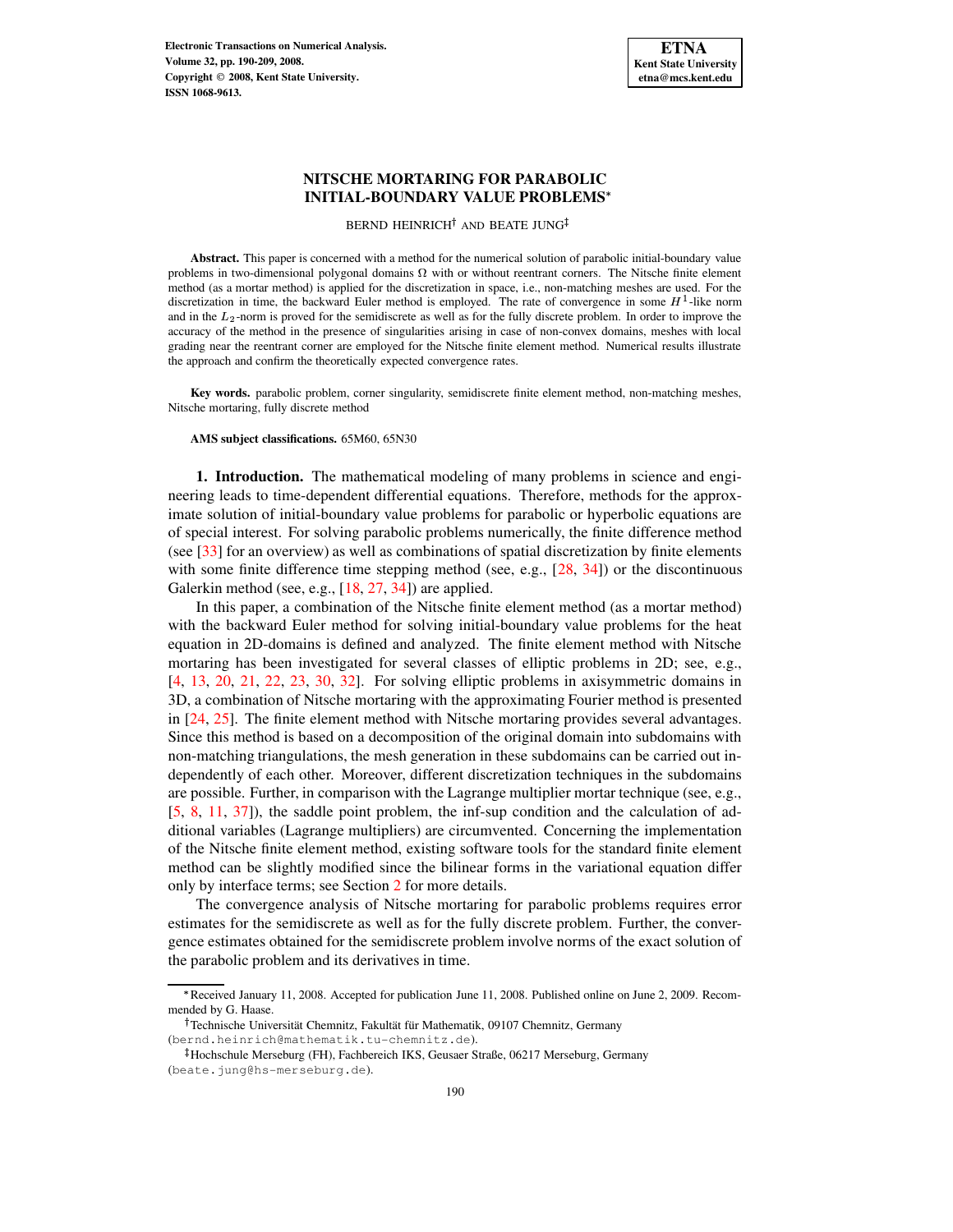The aim of this paper is to derive convergence results for the presented approach which is applied to solve initial-boundary value problemsfor the heat equation in polygonally bounded domains. Thereby, convex domains as well as domains with reentrant corners are taken into account. In particular, the interface with non-matching meshes may pass the vertex of such a corner. As it is known from [\[17,](#page-19-17) Chapter 5], reentrant corners of the domain cause singularities of the solution which can be represented by means of the singularities of the corresponding elliptic problem. The approximation errors of the investigated approach are estimated in the  $L_2$ - and  $\{1, h\}$ -norms. The latter is an  $H^1$ -like, mesh-dependent norm which is introduced because of the discontinuity of the approximate solution along the interface of the subdomains provided with non-matching meshes. In order to obtain the error estimates, the Ritz projection (see, e.g.,  $[1, 34, 36]$  $[1, 34, 36]$  $[1, 34, 36]$  $[1, 34, 36]$  $[1, 34, 36]$ ) is now adapted to the bilinear form occurring in the Nitsche finite element discretization. Moreover, the knowledge about singularities of the solutions of elliptic problems in non-convex polygonal domains [\[16,](#page-19-19) [17\]](#page-19-17) and their approximation by finite elements is used. Some a priori estimates for the norms of the exact solution of the parabolic problem and its derivatives in time, given in [\[9,](#page-19-20) [34\]](#page-19-2), enable us to state the error estimates in such way that only norms of the given data are involved. It can be shown that the presented method yields the same convergence order as the combination of the standard finite element method with the backward Euler method; see [\[34,](#page-19-2) Chapter 19]. In case of a solution with singularities, an appropriate grading of the mesh around the reentrant corner leads to the same convergence order of the semidiscretization (in space) and of the fully discrete method as in case of a regular solution. Moreover, the convergence order of discretization in time is not affected by singularities.

In  $[6]$ , using some results of  $[1]$ , the Nitsche mortaring for parabolic problems with regular solutions and under more restrictive assumptions than in our paper is considered. It should be mentioned that instead of uniform time meshes, also non-matching meshes in time (see, e.g., [\[12,](#page-19-21) [27\]](#page-19-4) and the references therein) could be combined with the Nitsche finite element method. But this would require a completely new analysis and is not considered in this paper. Another method which allows for the use of non-conforming space-time discretizations is the Schwarz Waveform Relaxation; see, e.g., [\[14,](#page-19-22) [15,](#page-19-23) [19\]](#page-19-24).

The paper is organized as follows. In Section [2,](#page-1-0) the model problem is given and its semidiscretization (in space) by finite elements with Nitsche mortaring is described. The next section considers approximation properties of the Ritz projection and error estimates for the semidiscretization in case of regular solutions (i.e., convex domains). Section [4](#page-9-0) contains estimates for solutions with singularities arising in case of non-convex domains, where meshes with local grading are employed. In Section [5,](#page-13-0) the fully discrete method is defined and its convergence is investigated. Finally, in Section [6](#page-15-0) two numerical examples illustrating the approach and the convergence rates are presented.

<span id="page-1-0"></span>**2. The model problem and its semidiscretization.** We consider the following initialboundary value problem for the heat equation,

<span id="page-1-1"></span>(2.1) 
$$
u_t - \Delta u = f \quad \text{in } \Omega, \quad \text{for } 0 < t \leq T,
$$

$$
u = 0 \quad \text{on } \partial \Omega, \text{ for } 0 < t \leq T,
$$

$$
u(\cdot, t = 0) = u_0 \quad \text{in } \Omega,
$$

with  $u = u(x, t)$ , as a model problem, where  $\Omega \subset \mathbb{R}^2$  is supposed to be a polygonally bounded domain. In the following we assume that the compatibility condition  $u_0 = 0$  on  $\partial\Omega$ is satisfied.

Subsequently, for functions defined on X, let  $H<sup>s</sup>(X)$  ( $s \ge 0$ , s real,  $H<sup>0</sup> = L<sub>2</sub>$ ) denote the usual Sobolev space. The usual scalar product in  $L_2(X)$  will be denoted by  $(\cdot, \cdot)$ . Further,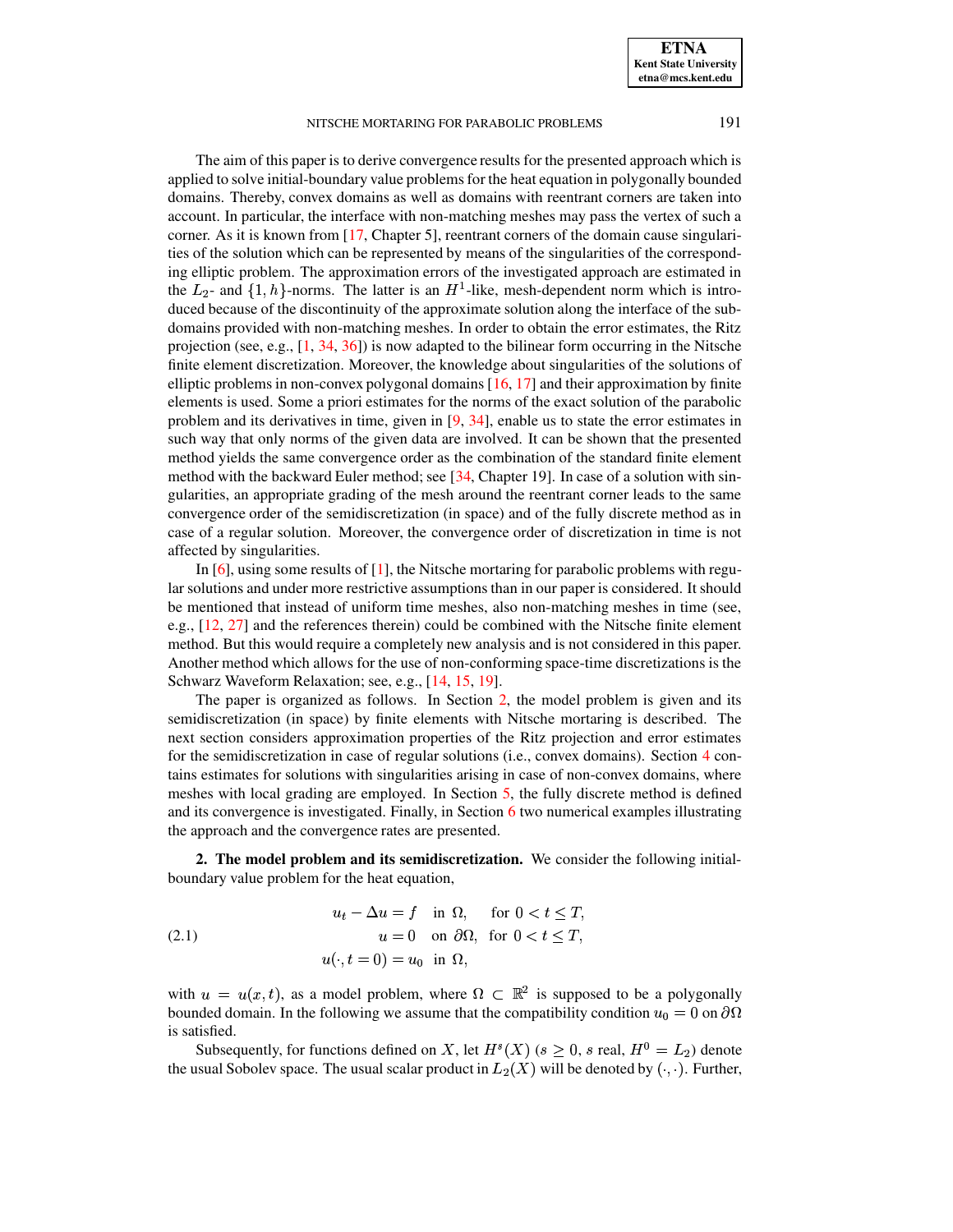let  $v \in H^{-1}(\Omega)$  be the dual space of  $H_0^1(\Omega)$ , with duality pairing  $\langle \cdot, \cdot \rangle$  over the space  $L_2(\Omega)$ . Moreover, we shall need the spaces  $H^s(\Omega)$ ; see [\[9,](#page-19-20) [34\]](#page-19-2). For  $s \ge -1$ ,  $H^s(\Omega)$  denotes the space of functions defined by

<span id="page-2-2"></span>(2.2) 
$$
||v||_{\dot{H}^s(\Omega)} = \left(\sum_{j=1}^{\infty} \lambda_j^s \langle v, \varphi_j \rangle^2\right)^{1/2} < \infty, \ v \in H^{-1}(\Omega).
$$

Here,  $\lambda_j$  ( $j = 1, 2, \ldots$ ) are the eigenvalues of the operator  $-\Delta$  with homogeneous Dirichlet conditions, and  $\varphi_j$  ( $j = 1, 2, \ldots$ ) are the corresponding eigenfunctions which form an orthonormal basis in  $L_2(\Omega)$ . The relationship of the spaces  $H<sup>s</sup>(\Omega)$  to the standard Sobolev spaces is as follows. According to [\[34\]](#page-19-2), for  $0 \leq s \leq 1$ , the relation  $H^s(\Omega) = H_0^s(\Omega)$  holds. For  $1 \leq s \leq 2$ ,  $H^s(\Omega)$  consists of the functions  $u \in H_0^1(\Omega)$  such that  $\Delta u$  belongs to the negative order space  $H^{s-2}(\Omega)$ , with  $H^{-\sigma}(\Omega) = [H^{-1}(\Omega), L_2(\Omega)]_{1-\sigma,2}$  for  $0 < \sigma < 1$ ; see [\[34\]](#page-19-2) for more details.

For an arbitrary Banach space B, let  $L_2(0,T;B)$  be the space of functions  $u:(0,T) \rightarrow$  $B$  satisfying

(2.3) 
$$
||u||_{L_2(0,T;B)} := \left(\int\limits_0^T ||u(t)||_B^2 dt\right)^{1/2} < \infty.
$$

<span id="page-2-0"></span>For some given  $f \in L_2(0,T;L_2(\Omega))$ , a function  $u = u(x,t)$  is called a weak solution of the problem  $(2.1)$  if

$$
(2.4) \qquad (u_t, v) + (\nabla u, \nabla v) = (f, v) \quad \forall v \in H_0^1(\Omega)
$$

holds with  $u \in L_2(0,T; H_0^1(\Omega))$  and  $u_t \in L_2(0,T; H^{-1}(\Omega))$  and if  $u(\cdot, t=0) = u_0 \in$  $L_2(\Omega)$ ; see, e.g., [\[18,](#page-19-3) [28,](#page-19-1) [34\]](#page-19-2).

In order to define an approximate solution to the problem  $(2.1)$  (resp.  $(2.4)$ ), we first define a semidiscretization in space, i.e., we approximate the solution  $u(x, t)$  of [\(2.1\)](#page-1-1) by means of a function  $u_h(x, t)$  which, for each fixed t, belongs to a finite element space. For this semidiscretization, the Nitsche finite element method will be employed. For the characterization of this method we shall need a subdivision of  $\Omega$  into subdomains. Throughout this paper we restrict ourselves to the case of two subdomains  $\Omega^1$ ,  $\Omega^2$ , with an interface  $\Gamma$ ,

$$
\overline{\Omega}=\overline{\Omega}^1\cup\overline{\Omega}^2,\quad \Omega^1\cap\Omega^2=\emptyset,\quad \Gamma=\overline{\Omega}^1\cap\overline{\Omega}^2.
$$

Moreover, we assume that these subdomains are polygonally bounded. There are different cases for the position of the interface  $\Gamma$ : Figure [2.1\(](#page-3-0)a) shows the case  $\partial\Omega \cap \Gamma \neq \emptyset$ , and in Figure [2.1\(](#page-3-0)b) we have  $\partial \Omega \cap \Gamma = \emptyset$ .

In view of the subdivision of  $\Omega$  we introduce the restrictions  $v^i := v|_{\Omega_i}$  of some function v on  $\Omega^i$  as well as the vectorized form  $v = (v^1, v^2)$ , i.e.,  $v^i(x) = v(x)$  holds for  $x \in \Omega^i$  $(i = 1, 2)$ . It should be noted that for simplicity we use here the same symbol v for denoting the function on  $\Omega$  as well as the vector  $(v^1, v^2)$ .

Using this notation we obtain that the solution of the BVP  $(2.1)$  is equivalent to the solution of the following problem: Find  $(u^1, u^2)$ , such that

<span id="page-2-1"></span>
$$
u_t^i - \Delta u^i = f \quad \text{in } \Omega^i \qquad \text{for } i = 1, 2, \text{ and } 0 < t \le T,
$$
\n
$$
u^i = 0 \quad \text{on } \partial\Omega^i \cap \partial\Omega \qquad \text{for } i = 1, 2, \text{ and } 0 < t \le T,
$$
\n
$$
(2.5) \qquad u^i(\cdot, t = 0) = u_0 \quad \text{in } \Omega^i \qquad \text{for } i = 1, 2, \text{ and } 0 < t \le T,
$$
\n
$$
u^1 = u^2 \quad \text{on } \Gamma, \qquad \text{for } 0 < t \le T,
$$
\n
$$
\frac{\partial u^1}{\partial n_1} + \frac{\partial u^2}{\partial n_2} = 0 \quad \text{on } \Gamma, \qquad \text{for } 0 < t \le T,
$$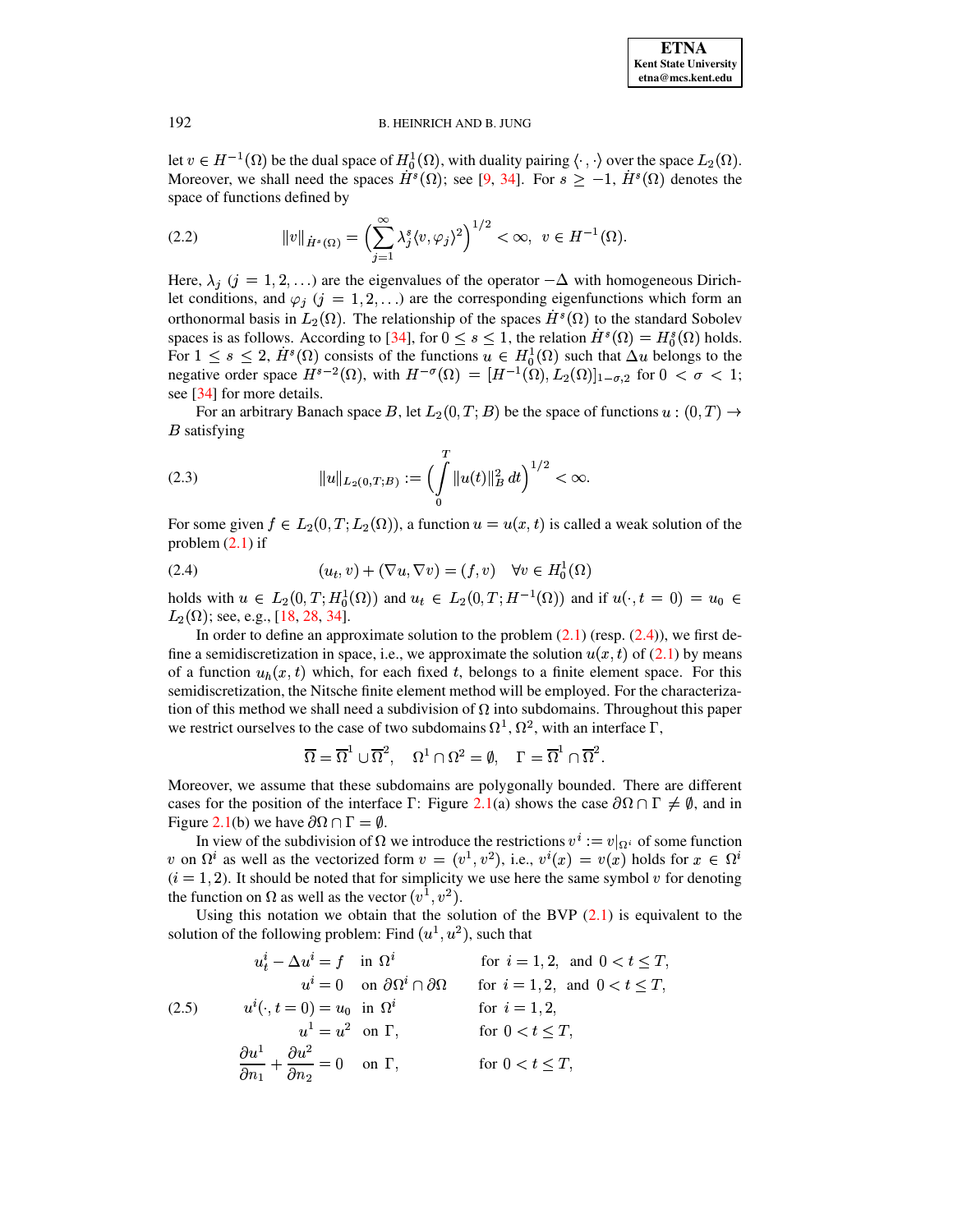are satisfied, where  $n_i$   $(i = 1, 2)$  denotes the outward normal to  $\partial \Omega^i \cap \Gamma$ .

Further we introduce the "broken" space  $V_0$  by

$$
V_0 = V_0^1 \times V_0^2
$$
, with  $V_0^i := \{ v \in H^1(\Omega^i) : v|_{\partial \Omega^i \cap \partial \Omega} = 0 \}$  for  $i = 1, 2$ 

(note that  $V_0^i = H^1(\Omega^i)$  if  $\partial \Omega^i \cap \partial \Omega = \emptyset$ ).



<span id="page-3-0"></span>FIG. 2.1. *Domain*  $\Omega$  with subdomains  $\Omega^1$ ,  $\Omega^2$ .

Now we describe the finite element discretization of  $(2.5)$  with non-matching meshes. We cover  $\Omega^i$  (i = 1, 2) by a triangulation  $\mathcal{T}_h^i$  (i = 1, 2) consisting of triangles K (K = K). Compatibility of the nodes of  $\mathcal{T}_h^1$  and  $\mathcal{T}_h^2$  along the "mortar interface"  $\Gamma = \partial \Omega^1 \cap \partial \Omega^2$  is not required, i.e., non-matching meshes on  $\Gamma$  are admitted. Let  $h$  denote the mesh parameter of the triangulation  $\mathcal{T}_h := \mathcal{T}_h^1 \cup \mathcal{T}_h^2$ , with  $0 \leq h \leq h_0$  and sufficiently small  $h_0$ . Take, e.g.,  $h = \max\{h_K : K \in \mathcal{T}_h\}$ , where  $h_K$  denotes the diameter of the triangle K. In the sequel, positive constants  $C$  occurring in the inequalities are generic constants.

Since in the next section, the case of a regular solution of  $(2.5)$  will be considered, we start with quasi-uniform meshes, i.e., we suppose that the following assumption on the triangulations  $\mathcal{T}_h^i$   $(i = 1, 2)$  is fulfilled.

ASSUMPTION 2.1.

<span id="page-3-1"></span>(i) For  $i = 1, 2$ , it holds  $\Omega^* = \bigcup_{K \in \mathcal{T}^i} K$ , and two arbitrary triangles  $K, K' \in \mathcal{T}_h^i$  $(K \neq K')$  *are either disjoint or have a common vertex, or a common edge.* 

(ii) *The mesh in*  $\Omega^{\text{c}}$  ( $i = 1, 2$ ) *is quasi-uniform, i.e.,* 

(2.6) 
$$
\max_{K \in \mathcal{T}_h^i} h_K \left( \min_{K \in \mathcal{T}_h^i} \rho_K \right)^{-1} \leq C, \quad i = 1, 2,
$$

*holds* for  $h \in (0, h_0]$ , where  $\rho_K$  denotes the diameter of the largest inscribed circle of K.

For  $i = 1, 2$  and according to  $V_0^i$  we introduce finite element spaces  $V_{0b}^i$  of functions  $v_b^i$ on  $\Omega^*$  by

$$
V_{0h}^i:=\{\ v^i_h\in C(\overline{\Omega}^i):\ v^i_h\in\mathbf{P}_1(K)\ \forall\, K\in\mathcal{T}_h^i,\ v^i_h|_{\partial\Omega^i\cap\partial\Omega}=0\,\},
$$

i.e., we employ linear finite elements. The finite element space  $V_{0h}$  of vectorized functions  $v_h$ with components  $v_h^i$  on  $\Omega^i$  is given by

$$
V_{0h} := V_{0h}^1 \times V_{0h}^2 = \{v_h = (v_h^1, v_h^2) : v_h^1 \in V_{0h}^1, v_h^2 \in V_{0h}^2\}.
$$

It should be pointed out that the functions  $v_h$  in  $V_{0h}$  are in general not continuous across  $\Gamma$ .

Further we introduce a triangulation  $\mathcal{E}_h$  of the mortar interface  $\Gamma$  by intervals  $E(E = E)$ , i.e.,  $\Gamma = \bigcup_{E \in \mathcal{E}_h} E$ , where  $h_E$  denotes the diameter of E. We suppose that two segments E, E' are either disjoint or have a common endpoint. A natural choice for the triangulation  $\mathcal{E}_h$  is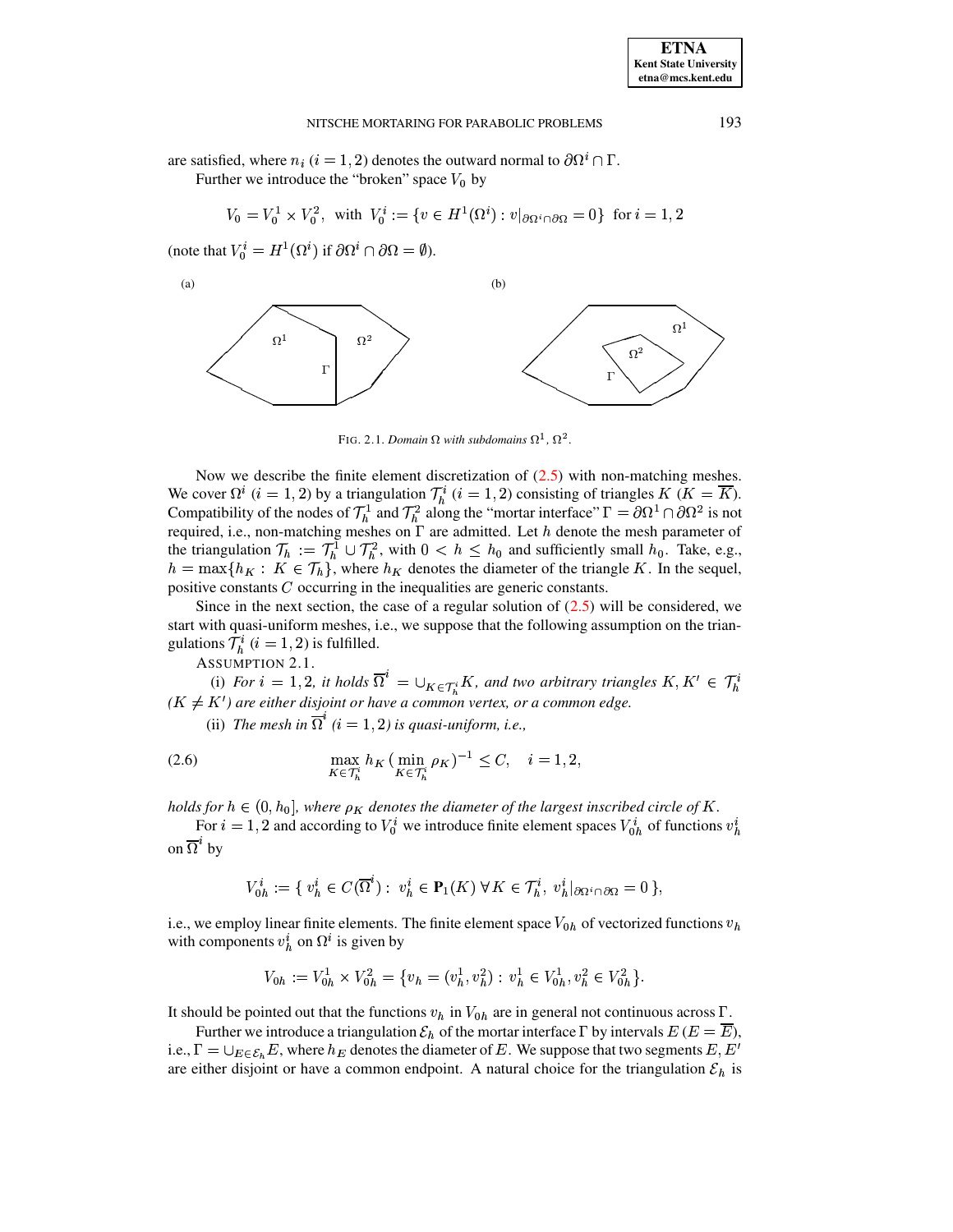<span id="page-4-0"></span> $\mathcal{E}_h := \mathcal{E}_h^1$  or  $\mathcal{E}_h := \mathcal{E}_h^2$ , where  $\mathcal{E}_h^i$  denotes the triangulation of  $\Gamma$  obtained by restricting  $\mathcal{T}_h^i$ to  $\Gamma$ , i.e.,

(2.7) 
$$
\mathcal{E}_h^i := \{ E : E = \partial K \cap \Gamma, \text{ if } E \text{ is a segment, } K \in \mathcal{T}_h^i \} \text{ for } i = 1, 2.
$$

Subsequently we use real parameters  $\alpha_1$  and  $\alpha_2$  with

<span id="page-4-1"></span>(2.8) 
$$
0 \le \alpha_i \le 1, i = 1, 2, \text{ and } \alpha_1 + \alpha_2 = 1.
$$

<span id="page-4-5"></span>The asymptotic behaviour of the triangulations  $\mathcal{T}_h^1$ ,  $\mathcal{T}_h^2$  and of  $\mathcal{E}_h$  should be consistent on  $\Gamma$ in the following sense:

ASSUMPTION 2.2.

<span id="page-4-2"></span>(i) For  $E \in \mathcal{E}_h$  and  $K \in \mathcal{T}_h^i$  with  $\partial K \cap E \neq \emptyset$ ,  $i = 1$  and  $i = 2$ , there are positive constants  $C_1$  and  $C_2$  independent of  $h_K$ ,  $h_E$  and  $h (0 \lt h \leq h_0)$  such that the following condition is satisfied

$$
(2.9) \tC_1 h_K \le h_E \le C_2 h_K.
$$

<span id="page-4-3"></span>(ii) In the special case  $\mathcal{E}_h := \mathcal{E}_h^i$  and  $\alpha_i := 1$  (see (2.7) and (2.8)), where  $i = 1$  or  $i = 2$ , for  $E \in \mathcal{E}_h$  and  $K \in \mathcal{T}_h^{3-i}$  with  $\partial K \cap E \neq \emptyset$ , instead of (2.9) the following condition is required

$$
(2.10) \tC_1 h_K \le h_E
$$

Relation (2.9) means that the diameter  $h_K$  of the triangle K touching the interface  $\Gamma$  at E is asymptotically equivalent to the diameter of the segment E, i.e., the equivalence of  $h_K$ ,  $h_E$  is required only locally. In contrast, condition (2.10) is weaker and admits even locally at  $\Gamma$  different asymptotics of the triangles  $K_1 \in \mathcal{T}_h^1$ ,  $K_2 \in \mathcal{T}_h^2$ :  $K_1 \cap K_2 \neq \emptyset$ .

For the Nitsche finite element approximation of the function  $u(t) = u(\cdot, t)$  we shall need bilinear forms  $\mathcal{B}_h(\cdot, \cdot)$  and functionals  $\mathcal{F}(t)$ . The definitions of  $\mathcal{B}_h(\cdot, \cdot)$  and  $\mathcal{F}(t)$  are motivated by the related definitions in case of elliptic problems; cf., [4, 20, 21, 22, 32]. Thus, we introduce

<span id="page-4-4"></span>
$$
\mathcal{B}_{h}(u(t), v) := \sum_{i=1}^{2} (\nabla u^{i}(t), \nabla v^{i}) - \left\langle \alpha_{1} \frac{\partial u^{1}(t)}{\partial n_{1}} - \alpha_{2} \frac{\partial u^{2}(t)}{\partial n_{2}}, v^{1} - v^{2} \right\rangle_{\Gamma}
$$
\n
$$
(2.11) \quad -\left\langle \alpha_{1} \frac{\partial v^{1}}{\partial n_{1}} - \alpha_{2} \frac{\partial v^{2}}{\partial n_{2}}, u^{1}(t) - u^{2}(t) \right\rangle_{\Gamma} + \gamma \sum_{E \in \mathcal{E}_{h}} h_{E}^{-1} (u^{1}(t) - u^{2}(t), v^{1} - v^{2})_{L_{2}(E)},
$$

$$
(2.12) \qquad \langle \mathcal{F}(t), v \rangle := (f(t), v), \text{ with } u(t), v \in V_0, t \in (0, T].
$$

Here,  $\langle \cdot, \cdot \rangle_{\Gamma}$  denotes the  $H_*^{-\frac{1}{2}}(\Gamma) \times H_*^{\frac{1}{2}}(\Gamma)$ -duality pairing, where  $H_*^{\frac{1}{2}}(\Gamma)$  is defined as the trace space of  $H_0^1(\Omega)$  on  $\Gamma$  provided with the quotient norm (see, e.g., [16]), and  $H_*^{-\frac{1}{2}}(\Gamma)$  is the dual space of  $H_*^{\frac{1}{2}}(\Gamma)$ . If the mortar interface  $\Gamma$  does not intersect the boundary  $\partial\Omega$ , we have  $H_*^{\frac{1}{2}}(\Gamma) = H^{\frac{1}{2}}(\Gamma)$ . Otherwise,  $H_*^{\frac{1}{2}}(\Gamma)$  is the space  $H_{00}^{\frac{1}{2}}(\Gamma)$ ; see [8]. Moreover,  $\gamma$  is a sufficiently large positive constant (the restriction of  $\gamma$  will be given subsequently) and  $\alpha_1$  as well as  $\alpha_2$  are taken from (2.8). The Nitsche finite element approximation  $u_h : [0, T] \rightarrow V_{0h}$ of  $u(t)$  is defined to be the solution of the equation

<span id="page-4-6"></span>
$$
(2.13) \qquad (u_{h,t}(t), v_h) + \mathcal{B}_h(u_h(t), v_h) = \langle \mathcal{F}(t), v_h \rangle \qquad \forall \, v_h \in V_{0h}, \ \forall t \in (0, T],
$$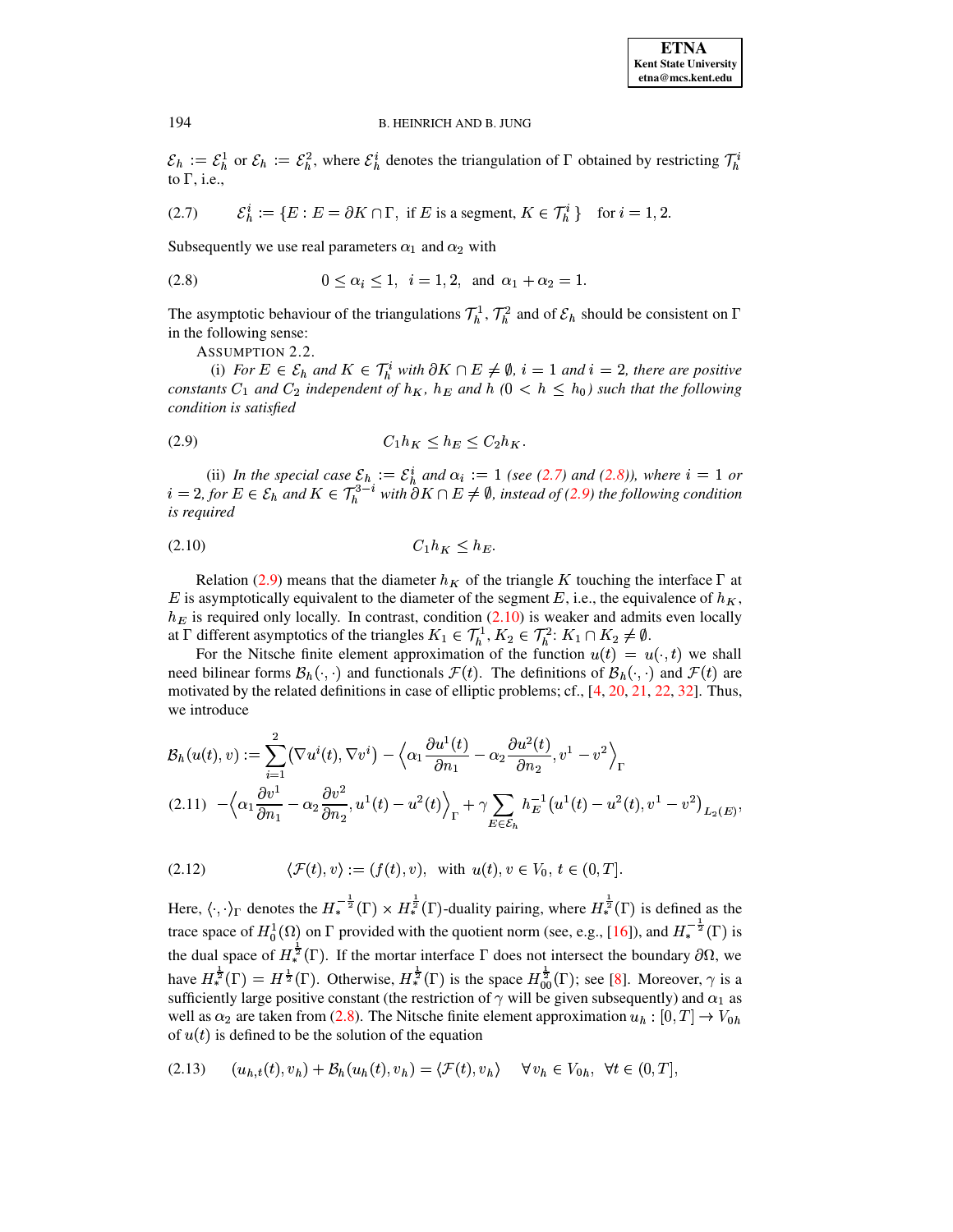satisfying the initial condition

<span id="page-5-8"></span>
$$
(2.14) \t\t\t uh(0) = u0h,
$$

<span id="page-5-7"></span>where  $u_{0h}$  is some approximation of  $u_0$  in  $V_{0h}$ . In the following we shall need the hdependent norm  $\|\cdot\|_{1,h}$  defined by

$$
(2.15) \t\t ||v_h||_{1,h}^2 := \sum_{i=1}^2 ||\nabla v_h^i||_{L_2(\Omega^i)}^2 + \sum_{E \in \mathcal{E}_h} h_E^{-1} ||v_h^1 - v_h^2||_{L_2(E)}^2.
$$

The  $V_{0h}$ -boundedness and  $V_{0h}$ -ellipticity of the forms  $\mathcal{B}_h(\cdot, \cdot)$  is guaranteed if the parameter  $\gamma$ from [\(2.11\)](#page-4-4) is chosen independently of h and if we impose the restriction  $\gamma > C_I$ , where the constant  $C_I$  is taken from the estimate (see [\[21,](#page-19-7) (17) and Theorem 1])

<span id="page-5-2"></span>
$$
(2.16)\quad \sum_{E\in\mathcal{E}_h} h_E \Big\|\alpha_1 \frac{\partial v_h^1}{\partial n_1} - \alpha_2 \frac{\partial v_h^2}{\partial n_2}\Big\|_{L_2(E)}^2 \le C_I \sum_{i=1}^2 \alpha_i^2 \|\nabla v_h^i\|_{L_2(\Omega^i)}^2 \quad \text{for } v_h \in V_{0h},
$$

<span id="page-5-5"></span>with  $\alpha_1, \alpha_2$  from [\(2.8\)](#page-4-1). Furthermore, for functions  $w \in V_0$  satisfying  $\frac{\partial w^i}{\partial n_i} \in L_2(\Gamma)$ ,  $i = 1, 2$ , the estimate

$$
(2.17) \t\t |B_h(w, v_h)| \leq \mu_3 \|w\|_{h,\Omega} \|v_h\|_{1,h}
$$

(see also [\[21\]](#page-19-7)) can be stated for all functions  $v_h \in V_{0h}$ . Here, the norm  $\|\cdot\|_{h,\Omega}$  is defined by

$$
||w||_{h,\Omega}^2 := \sum_{i=1}^2 \left\{ ||\nabla w^i||^2_{L_2(\Omega^i)} + \sum_{E \in \mathcal{E}_h} h_E \left\| \alpha_i \frac{\partial w^i}{\partial n_i} \right\|_{L_2(E)}^2 \right\} + \sum_{E \in \mathcal{E}_h} h_E^{-1} ||w^1 - w^2||^2_{L_2(E)}.
$$

<span id="page-5-9"></span>**3. Convergence of the semidiscretization: case of a regular solution.** In the following we also consider the elliptic problem

<span id="page-5-0"></span>(3.1) 
$$
-\Delta \tilde{u} = f \text{ in } \Omega, \quad \tilde{u} = 0 \text{ on } \partial \Omega,
$$

which is the corresponding stationary problem associated with  $(2.1)$ . The variational formulation of  $(3.1)$  reads:

<span id="page-5-1"></span>(3.2) Find 
$$
\tilde{u} \in H_0^1(\Omega)
$$
 such that  $a(\tilde{u}, v) := (\nabla \tilde{u}, \nabla v) = (f, v) \quad \forall v \in H_0^1(\Omega)$ .

Throughout this section we assume that the domain  $\Omega$  is convex. Then, it is well-known that for  $f \in L_2(\Omega)$ , the solution  $\tilde{u}$  of [\(3.2\)](#page-5-1) belongs to the space  $H^2(\Omega)$ .

In order to derive convergence estimates for the semidiscretization, we introduce for  $v \in V_0$  the Ritz projection  $R_h v \in V_0$ . Usually the Ritz projection is defined by means of the bilinear form  $a(\cdot, \cdot)$  from [\(3.2\)](#page-5-1); see, e.g., [\[28,](#page-19-1) [34\]](#page-19-2). But we introduce it by means of the h-dependent bilinear form  $\mathcal{B}_h(\cdot, \cdot)$  (see [\(2.11\)](#page-4-4)) of the Nitsche finite element approach,

<span id="page-5-3"></span>(3.3) è¨5¨ Q=9Q¨ : ! è¨5 Q=9Q¨ : ¤Q¨ R¹<sup>&</sup>lt; ¨

Moreover, let  $I_h v := (I_h v^1, I_h v^2)$ , where  $I_h v^i$   $(i = 1, 2)$  denotes the usual Lagrange interpolant of  $v^i$  in the space  $V_{0h}^i$ . In the next lemma, estimates for the error  $R_h v - v$  are given. They generalize the well-know results for the bilinear form  $a(\cdot, \cdot)$  discussed in [\[28,](#page-19-1) [34\]](#page-19-2).

<span id="page-5-6"></span>LEMMA 3.1. Let Assumptions [2.1](#page-3-1) and [2.2](#page-4-5) be fulfilled for  $\mathcal{T}_h^i$  (i = 1, 2) and for  $\mathcal{E}_h$ . *Moreover, assume that*  $\gamma > C_I$  *holds* (with  $C_I$  *from* [\(2.16\)](#page-5-2)). Then, for  $v \in H^2(\Omega) \cap H_0^1(\Omega)$ , *the function*  $R_h v$  *from* [\(3.3\)](#page-5-3) *satisfies the estimates* 

<span id="page-5-4"></span>(3.4) \¨ <sup>Q</sup> Q2\ ¨ +tÐiâ\]Q \ \_ adce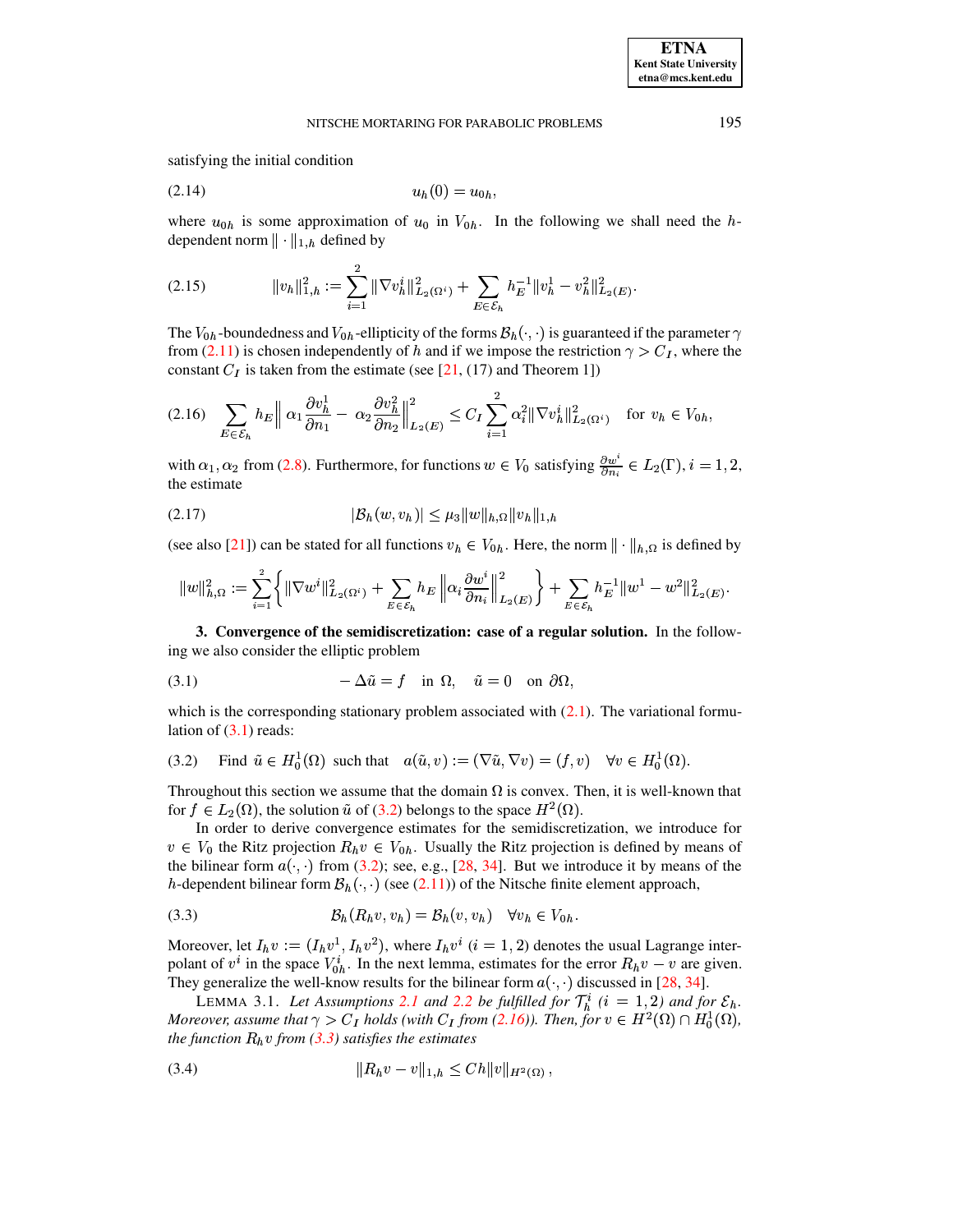$$
(3.5) \t\t\t ||R_h v - v||_{L_2(\Omega)} \leq Ch^2 ||v||_{H^2(\Omega)}.
$$

*Proof.* For the proof of  $(3.4)$  we start from the inequality

$$
||R_hv - v||_{1,h} \le ||R_hv - I_hv||_{1,h} + ||v - I_hv||_{1,h} \le ||R_hv - I_hv||_{1,h} + ||v - I_hv||_{h,\Omega}.
$$

Then, employing the abbreviation  $\chi := R_h v - I_h v$ , the first term on the right-hand side of this inequality can be estimated by using [\(3.3\)](#page-5-3) and [\(2.17\)](#page-5-5) as well as the ellipticity of  $B_h(\cdot, \cdot)$ :

$$
||\chi||_{1,h}^{2} \leq C\mathcal{B}_{h}(\chi,\chi) = C(\mathcal{B}_{h}(R_{h}v,\chi) - \mathcal{B}_{h}(I_{h}v,\chi)) = C(\mathcal{B}_{h}(v,\chi) - \mathcal{B}_{h}(I_{h}v,\chi))
$$
  
(3.6)  

$$
= C\mathcal{B}_{h}(v - I_{h}v,\chi) \leq C||v - I_{h}v||_{h,\Omega}||\chi||_{1,h}.
$$

The interpolation error can be bounded by  $||v - I_h v||_{h,\Omega} \leq Ch ||v||_{H^2(\Omega)}$ , which follows from [\[21,](#page-19-7) proof of Theorem 2]. This, together with previous estimates, leads to [\(3.4\)](#page-5-4).

In order to prove estimate [\(3.5\)](#page-6-0), we introduce  $\hat{v} \in H_0^1(\Omega)$  as the solution of the auxiliary elliptic problem: find  $\hat{v} \in H_0^1(\Omega)$  such that

$$
a(\hat{v}, w) = (v - R_h v, w) \quad \forall w \in H_0^1(\Omega),
$$

with  $a(\cdot, \cdot)$  from [\(3.2\)](#page-5-1). Then we obtain by analogy to [\[21,](#page-19-7) proof of Lemma 8],

<span id="page-6-1"></span>(3.7) 
$$
||v - R_h v||_{L_2(\Omega)}^2 = (v - R_h v, v) - (v - R_h v, R_h v) = \mathcal{B}_h(\hat{v}, v - R_h v) = \mathcal{B}_h(v - R_h v, \hat{v} - I_h \hat{v}).
$$

Employing the Hölder and Cauchy-Schwarz inequalities, the interpolation error estimate  $\|I_h\hat{v}-\hat{v}\|_{h,\Omega}\leq Ch\|\hat{v}\|_{H^2(\Omega)}$  as well as the a priori estimate  $\|\hat{v}\|_{H^2(\Omega)}\leq C\|v-R_hv\|_{L_2(\Omega)}$ for the solution of the auxiliary problem, the term on the right-hand side of  $(3.7)$  can be bounded as follows,

<span id="page-6-2"></span>(3.8) 
$$
\mathcal{B}_h(v - R_h v, \hat{v} - I_h \hat{v}) \le ||v - R_h v||_{h,\Omega} ||\hat{v} - I_h \hat{v}||_{h,\Omega} \le C h ||v - R_h v||_{h,\Omega} ||v - R_h v||_{L_2(\Omega)}.
$$

By analogy to [\[21,](#page-19-7) proof of Lemma 8], the estimate  $\|v - R_h v\|_{h,\Omega} \leq C \|v - I_h v\|_{h,\Omega}$  can be derived. This, together with the interpolation error estimate  $\|v - I_h v\|_{h,\Omega} \leq Ch \|v\|_{H^2(\Omega)}$ , as well as  $(3.7)$  and  $(3.8)$ , leads to  $(3.5)$ .  $\Box$ 

In the following, the error between the solutions of the semidiscrete and continuous problems is estimated in the  $L_2$ -norm and the norm  $\|\cdot\|_{1,h}$ . These error estimates are based on the splitting of the error (see, e.g., [\[28,](#page-19-1) [34\]](#page-19-2)):

<span id="page-6-3"></span>(3.9) 
$$
u_h(t) - u(t) = \theta(t) + \rho(t)
$$
, with  $\theta = u_h - R_h u$ ,  $\rho = R_h u - u$ ,

and  $R_h$  defined by [\(3.3\)](#page-5-3).

We require in the following that the given data of the parabolic problem has such a regularity that all norms arising on the right-hand sides of the estimates are finite. According to  $[34,$  Lemma 19.1], the following regularity result holds for the solution of  $(2.1)$ .

<span id="page-6-5"></span><span id="page-6-4"></span>LEMMA 3.2. Let  $\Omega$  be convex and let u be the solution of [\(2.1\)](#page-1-1). Then for any  $\varepsilon \in (0, \frac{1}{2})$ *the estimate*

$$
(3.10) \qquad \int_{0}^{t} (\|u_t\|_{H^2(\Omega)} + \|u_{tt}\|_{L_2(\Omega)}) \, d\tau \leq C \left\{ \|g\|_{H^{\varepsilon}(\Omega)} + \int_{0}^{t} \|f_t\|_{H^{\varepsilon}(\Omega)} \, d\tau \right\}, \quad t \leq T,
$$

<span id="page-6-0"></span>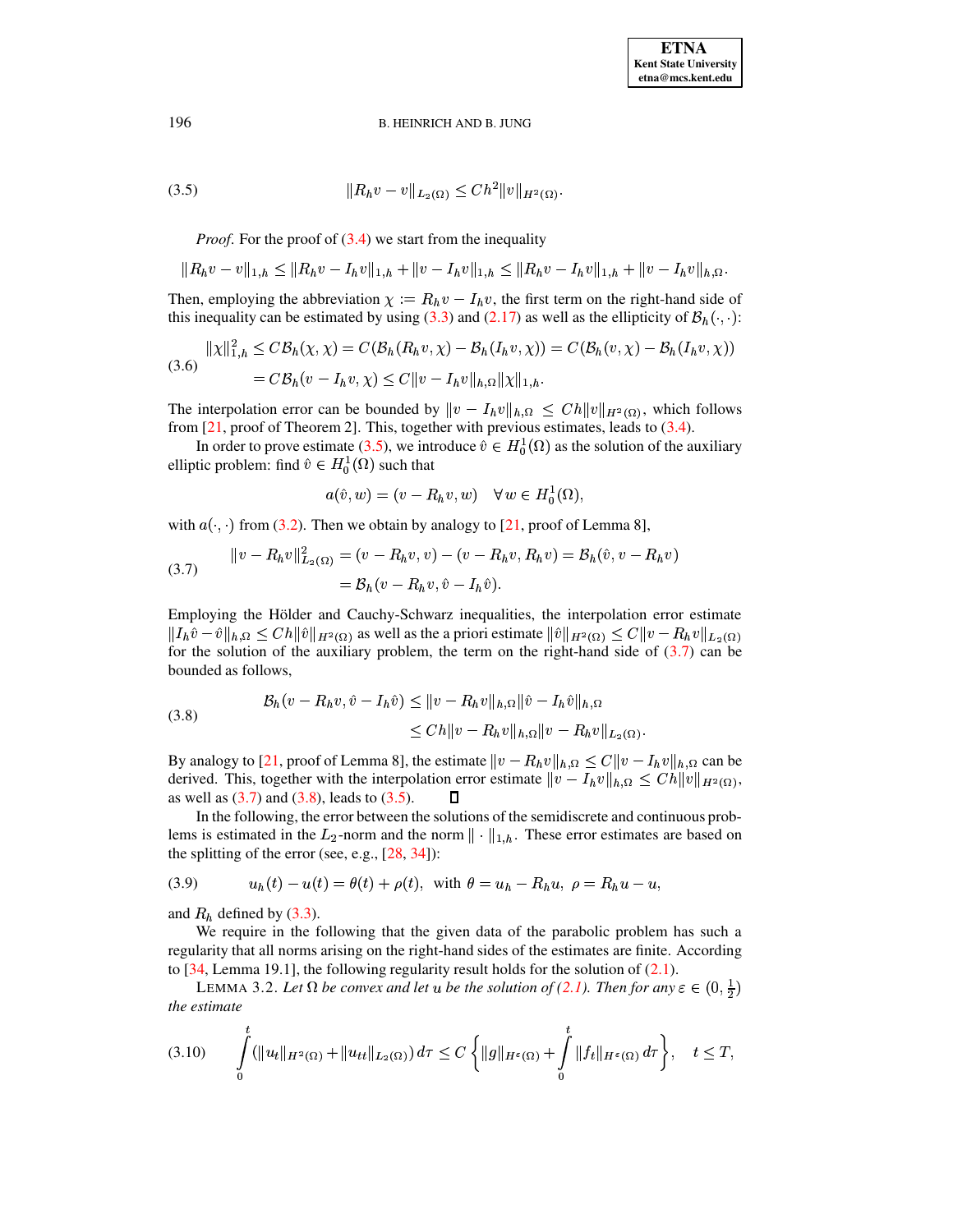<span id="page-7-5"></span>holds with  $C = C(\varepsilon, T)$  and

(3.11) 
$$
g := u_t(0) = f(0) + \Delta u_0.
$$

<span id="page-7-3"></span><span id="page-7-2"></span>The error estimates for the semidiscretization are given in the following two lemmas.

LEMMA 3.3. Let the assumptions of Lemma  $3.1$  be satisfied. Then, for the solutions  $u$ and  $u_h$  from (2.1) and (2.13), with  $u_{0h} = R_h u_0$ , the following error estimate holds,

$$
(3.12) \t\t ||u_h(t) - u(t)||_{L_2(\Omega)} \le Ch^2 \Big\{ ||u_0||_{H^2(\Omega)} + \int_0^t ||u_t||_{H^2(\Omega)} d\tau \Big\}, \text{ for } t \le T
$$

*Proof.* In view of Lemma 3.1 and the fact that  $u \in H^2(\Omega)$ , the summand  $\rho(t)$  occurring in the splitting  $(3.9)$  can be bounded by

<span id="page-7-0"></span>(3.13)  

$$
\|\rho(t)\|_{L_2(\Omega)} = \|R_h u(t) - u(t)\|_{L_2(\Omega)} \le C h^2 \|u(t)\|_{H^2(\Omega)}
$$

$$
\le C h^2 \left( \|u(0)\|_{H^2(\Omega)} + \int_0^t \|u_t\|_{H^2(\Omega)} d\tau \right).
$$

In order to find an estimate for the remaining summand  $\theta(t)$ , we use (2.13) and (3.3) leading to

<span id="page-7-7"></span>
$$
(\theta_t, v_h) + \mathcal{B}_h(\theta, v_h) = (u_{h,t}, v_h) + \mathcal{B}_h(u_h, v_h) - ((R_h u)_t, v_h) - \mathcal{B}_h(R_h u, v_h)
$$
  

$$
= (f, v_h) - (R_h u_t, v_h) - \mathcal{B}_h(u, v_h) = (u_t, v_h) - (R_h u_t, v_h) = -(\rho_t, v_h)
$$

for  $v_h \in V_{0h}$ . With the special choice  $v_h := \theta$ , this yields

<span id="page-7-1"></span>
$$
(\theta_t, \theta) + \mathcal{B}_h(\theta, \theta) = -(\rho_t, \theta),
$$

and by means of the ellipticity of  $\mathcal{B}_h(\cdot, \cdot)$  as well as the Cauchy–Schwarz inequality we get

<span id="page-7-6"></span>
$$
\frac{1}{2}\frac{d}{dt}\|\theta\|_{L_2(\Omega)}^2 = \|\theta\|_{L_2(\Omega)}\frac{d}{dt}\|\theta\|_{L_2(\Omega)} \le \|\rho_t\|_{L_2(\Omega)}\|\theta\|_{L_2(\Omega)}
$$

After dividing by  $\|\theta\|_{L_2(\Omega)}$  and integrating, this implies, in consideration of the assumption  $u_{0h} = R_h u_0$  (i.e.,  $\theta(0) = 0$ ),

and thanks to (3.5), the norm of  $\rho_t$  can be bounded as follows,

Finally, the assertion is a result of  $(3.9)$  and  $(3.13)$ – $(3.16)$ .  $\Box$ 

LEMMA 3.4. Under the assumptions of Lemma 3.1, the solutions  $u$  and  $u<sub>h</sub>$  from (2.1) and (2.13), with  $u_{0h} = R_h u_0$ , satisfy the following error estimate,

<span id="page-7-4"></span>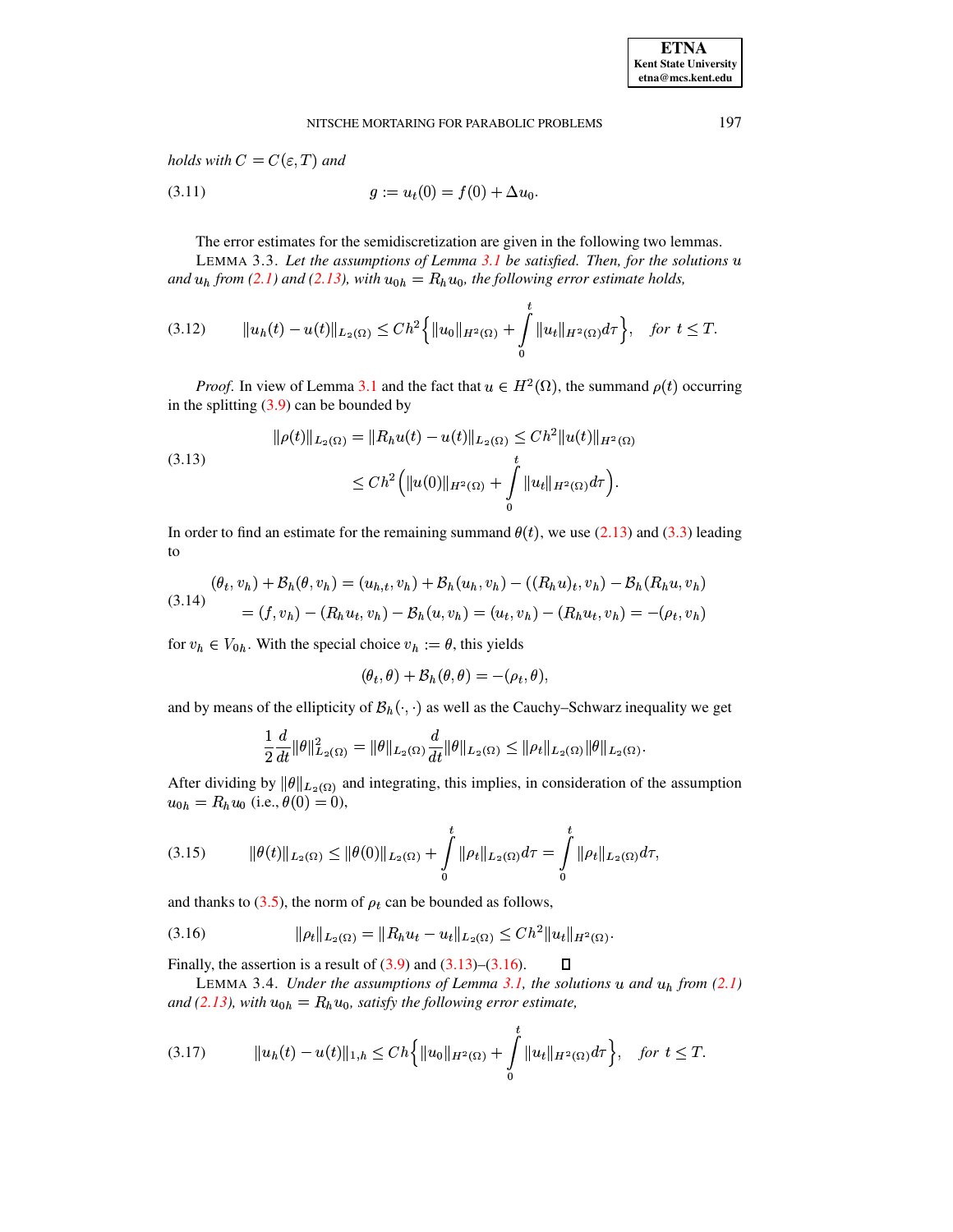*Proof.* Taking into account [\(2.15\)](#page-5-7) we obtain for any  $v_h \in V_{0h}$  the inequality

<span id="page-8-4"></span>(3.18) 
$$
||u_h(t) - u(t)||_{1,h}^2 \le 2\sum_{i=1}^2 (S_1^i + S_2^i + S_3^i + S_4^i), \text{ with}
$$

<span id="page-8-0"></span>
$$
(3.19) \quad S_3^i := \|\nabla(u_h^i(t) - v_h^i)\|_{L_2(\Omega^i)}^2, \quad S_2^i := \|\nabla(v_h^i - u^i(t))\|_{L_2(\Omega^i)}^2
$$
\n
$$
S_3^i := \sum_{E \in \mathcal{E}_h} h_E^{-1} \|u_h^i(t) - v_h^i\|_{L_2(E)}^2, \quad S_4^i := \sum_{E \in \mathcal{E}_h} h_E^{-1} \|v_h^i - u^i(t)\|_{L_2(E)}^2, \quad i = 1, 2.
$$

In the following, we set  $v_h = I_h u(t)$ , i.e.,  $v_h^i = I_h u^i(t)$ ,  $i = 1, 2$ . Since the mesh is supposed to be quasi-uniform in  $\Omega^*$ , the term  $S_1^i$  from [\(3.19\)](#page-8-0) may be bounded by means of an inverse inequality; see, e.g., [\[10\]](#page-19-25). This, together with Lemma [3.3](#page-7-2) and some interpolation error estimate, leads to

<span id="page-8-3"></span>
$$
(3.20) \quad S_1^i \leq Ch^{-2}(\|u_h^i(t) - u^i(t)\|_{L_2(\Omega^i)}^2 + \|u^i(t) - I_h u^i(t)\|_{L_2(\Omega^i)}^2)
$$
\n
$$
\leq Ch^2 \left\{ \|u_0^i\|_{H^2(\Omega^i)}^2 + \left[\int_0^t \|u_t^i\|_{H^2(\Omega^i)} d\tau \right]^2 + \|u^i(t)\|_{H^2(\Omega^i)}^2 \right\}, \quad i = 1, 2.
$$

Further, the terms  $S_2^i$  and  $S_4^i$  from [\(3.19\)](#page-8-0) can be bounded by using the estimate for  $\| u - I_h u \|_{h, \Omega}$  from [\[21,](#page-19-7) proof of Theorem 2] so that we arrive at

<span id="page-8-5"></span>
$$
(3.21) \qquad \sum_{i=1}^{2} (S_2^i + S_4^i) \leq Ch^2 \sum_{i=1}^{2} ||u^i(t)||^2_{H^2(\Omega^i)} \leq Ch^2 ||u(t)||^2_{H^2(\Omega)}.
$$

Hence, it remains to find an estimate for  $S_3^i$ . The summation over  $E \in \mathcal{E}_h$  can be rewritten such that the estimates of  $u_h^i(t) - I_h u^i(t)$ ,  $i = 1$  or  $i = 2$ , involve the side F of the triangle  $K \subset \Omega^{\dagger}$  ( $K = K_F$ ) with  $K_F \cap \Gamma = F \in \mathcal{E}_h^i$  ( $\mathcal{E}_h^i$  from [\(2.7\)](#page-4-0)):

<span id="page-8-1"></span>
$$
(3.22) \quad S_3^i = \sum_{E \in \mathcal{E}_h} h_E^{-1} ||u_h^i(t) - I_h u^i(t)||_{L_2(E)}^2 \leq C \sum_{F \in \mathcal{E}_h^i} h_F^{-1} ||u_h^i(t) - I_h u^i(t)||_{L_2(F)}^2.
$$

<span id="page-8-2"></span>Then we get by means of  $[35,$  Theorem 3], for  $i = 1, 2$ ,

(3.23) \ ±¨ <sup>5</sup> )8: ¨ <sup>±</sup> 5)8:|\  } a5e +tÐ <sup>5</sup> ;:5 : T \ ±¨ <sup>5</sup> )8: ¨ <sup>±</sup> <sup>5</sup> )8:{\  } aÎ=< <sup>e</sup> 

where  $h_F^{\perp}$  is the height of the triangle  $K_F$  over the side F. From  $h_F^{-1} \leq Ch^{-1}$  and  $(h_F^{\perp})^{-1} \leq C h^{-1}$ , [\(3.22\)](#page-8-1) and [\(3.23\)](#page-8-2) imply

$$
S_3^i \le C \sum_{\substack{\kappa \in \tau_h^i:\\K \cap \Gamma \neq \emptyset}} h^{-2} \|u_h^i(t) - I_h u^i(t)\|_{L_2(K_F)}^2 \le C h^{-2} \|u_h^i(t) - I_h u^i(t)\|_{L_2(\Omega_i)}^2
$$
  
(3.24)  

$$
\le C h^{-2} \{ \|u_h^i(t) - u^i(t)\|_{L_2(\Omega_i)}^2 + \|u^i(t) - I_h u^i(t)\|_{L_2(\Omega_i)}^2 \},
$$

and we deduce that estimate [\(3.20\)](#page-8-3) also holds with  $S_3^i$  instead of  $S_1^i$ . This, together with [\(3.18\)](#page-8-4), [\(3.20\)](#page-8-3), [\(3.21\)](#page-8-5), as well as

$$
||u^i(t)||_{H^2(\Omega^i)} \leq ||u^i_0||_{H^2(\Omega^i)} + \int\limits_0^t ||u^i_t||_{H^2(\Omega^i)}d\tau,
$$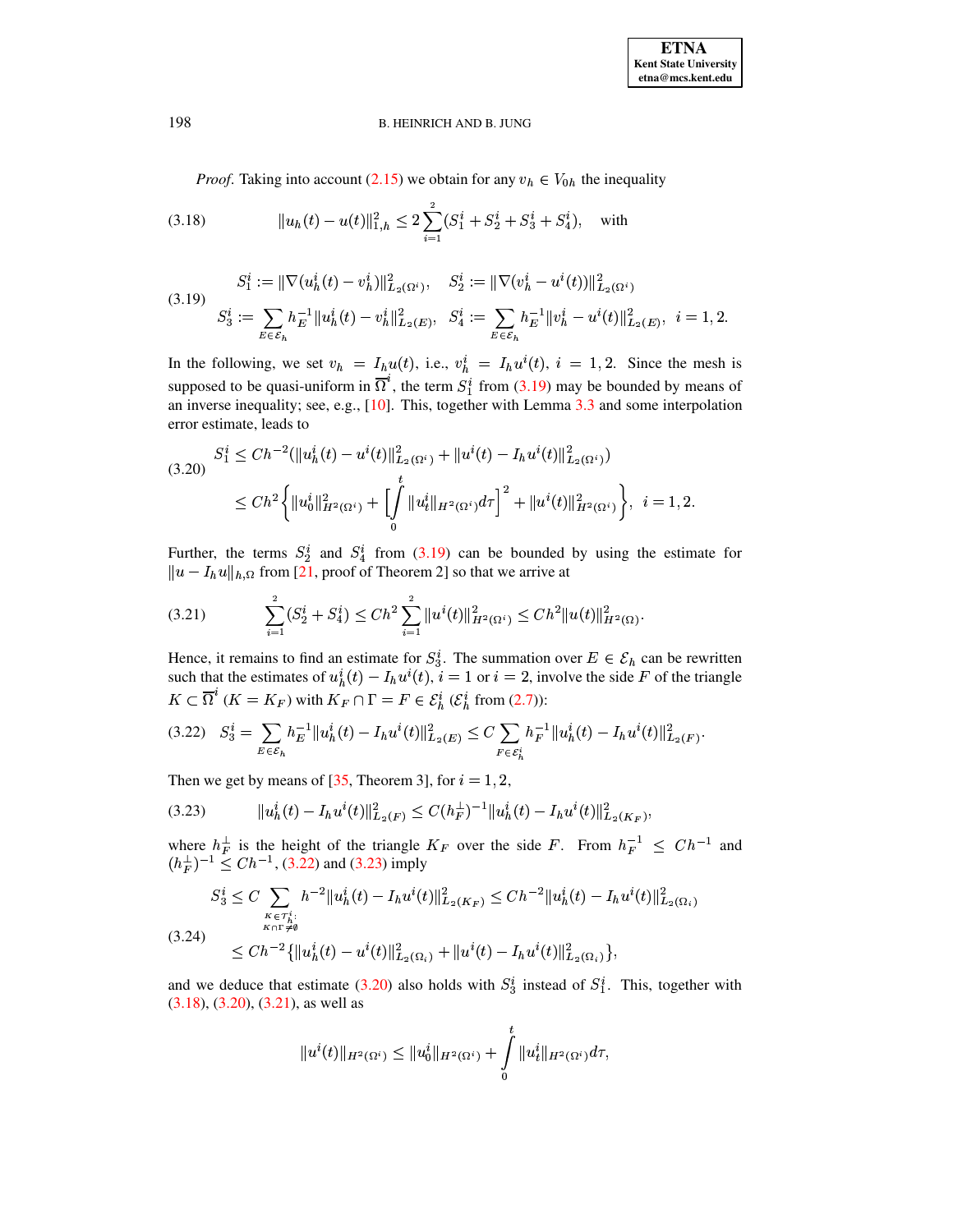**ETNA Kent State University** etna@mcs.kent.edu

leads to the desired estimate.

The terms on the right-hand sides of  $(3.12)$  and  $(3.17)$  still comprise norms of the derivative of the solution  $u$ . In order to establish estimates in terms of data of the problem, we apply Lemma 3.2 leading to the following result.

<span id="page-9-5"></span> $\Box$ 

THEOREM 3.5. Let Assumptions 2.1 and 2.2 be fulfilled for  $\mathcal{T}_h^i$  (i = 1, 2) and for  $\mathcal{E}_h$ . Moreover, assume that  $\gamma > C_I$  holds (with  $C_I$  from (2.16)), and let the function g be defined by (3.11). Then the solutions u and  $u_h$  from (2.1) and (2.13), with  $u_{0h} = R_h u_0$ , satisfy the following error estimates,

<span id="page-9-4"></span>
$$
(3.25) \quad ||u_h(t) - u(t)||_{L_2(\Omega)} \le Ch^2 \Big\{ ||u_0||_{H^2(\Omega)} + ||g||_{H^{\varepsilon}(\Omega)} + \int_0^t ||f_t||_{H^{\varepsilon}(\Omega)} d\tau \Big\},
$$
  

$$
(3.26) \qquad ||u_h(t) - u(t)||_{1,h} \le Ch \Big\{ ||u_0||_{H^2(\Omega)} + ||g||_{H^{\varepsilon}(\Omega)} + \int_0^t ||f_t||_{H^{\varepsilon}(\Omega)} d\tau \Big\},
$$

for any  $\varepsilon \in (0, \frac{1}{2})$  and with  $t \leq T$ ,  $C = C(\varepsilon, T)$ .

Consequently, if for the semidiscretization of the initial-boundary value problem  $(2.1)$ the Nitsche finite element method is applied, then the same convergence rate as in case of a semidiscretization with the standard finite element method is achieved; see  $[34, Chapter 19]$ .

<span id="page-9-0"></span>4. Convergence of the semidiscretization: solution with singularities. Throughout this section we consider non-convex domains  $\Omega$ . For simplicity we assume that there is only one reentrant corner P, with angle  $\beta$ ,  $\pi < \beta < 2\pi$ . Then, according to [16, 17], the solution  $\tilde{u}$ of the elliptic problem (3.2) in general does not belong to  $H^2(\Omega)$ , but admits a splitting into a regular and a singular part:

<span id="page-9-1"></span>
$$
(4.1) \qquad \tilde u=w+s, \;\; \mathrm{with} \;\; w\in H^2(\Omega), \;\; s=\eta(r)r^{\lambda}\sin(\lambda\theta), \;\; \lambda:=\frac{\pi}{\beta}, \;\; \frac{1}{2}<\lambda<1.
$$

In (4.1),  $(r, \theta)$  denotes polar coordinates with respect to the reentrant corner, and  $\eta(r)$  is a smooth cut-off function with  $0 \le \eta \le 1$ ,  $\eta = 1$  for  $0 \le r \le \frac{r_0}{3}$ ,  $\eta = 0$  for  $r \ge \frac{2r_0}{3}$ . For the singular part s of the solution holds  $s \in H^{1+\lambda-\epsilon}(\Omega)$  with any  $\epsilon > 0$ . Furthermore, according to [9, 34], the singular part s belongs to the space  $\dot{H}^2(\Omega)$  defined by (2.2). This regularity statement will be essentially needed for subsequent estimates.

As it is shown, e.g., in  $[2, 3, 7, 29, 31]$ , the convergence rate of the standard finite element method on quasi-uniform meshes is reduced when this method is applied for the solution of boundary value problems with singularities of the type  $(4.1)$ . This is a reason to modify the assumptions on the meshes given in Section 2 so that meshes with some local grading are admitted, where the mortar interface may pass the vertex of the reentrant corner. Instead of Assumption 2.1 we suppose from now on that the following assumption is fulfilled.

<span id="page-9-2"></span>ASSUMPTION 4.1.

<span id="page-9-3"></span>(i) For  $i = 1, 2$ , it holds  $\overline{\Omega}^i = \bigcup_{K \in \mathcal{T}_h^i} K$ , and two arbitrary triangles  $K, K' \in \mathcal{T}_h^i$  $(K \neq K')$  are either disjoint or have a common vertex, or a common edge.

(ii) The mesh in  $\overline{\Omega}^i$  (i = 1, 2) is shape regular, i.e., the following relation holds ( $\rho_K$ : radius of the largest inscribed circle of  $K$ ),

(4.2) 
$$
h_K \rho_K^{-1} < C \ \text{for } K \in \mathcal{T}_h^i, \ h \in (0, h_0].
$$

Relation (4.2) means that the triangulations  $\mathcal{T}_h^i$ ,  $i = 1, 2$ , do not have to be quasi-uniform in general. Moreover, for providing a framework for graded meshes, we introduce the real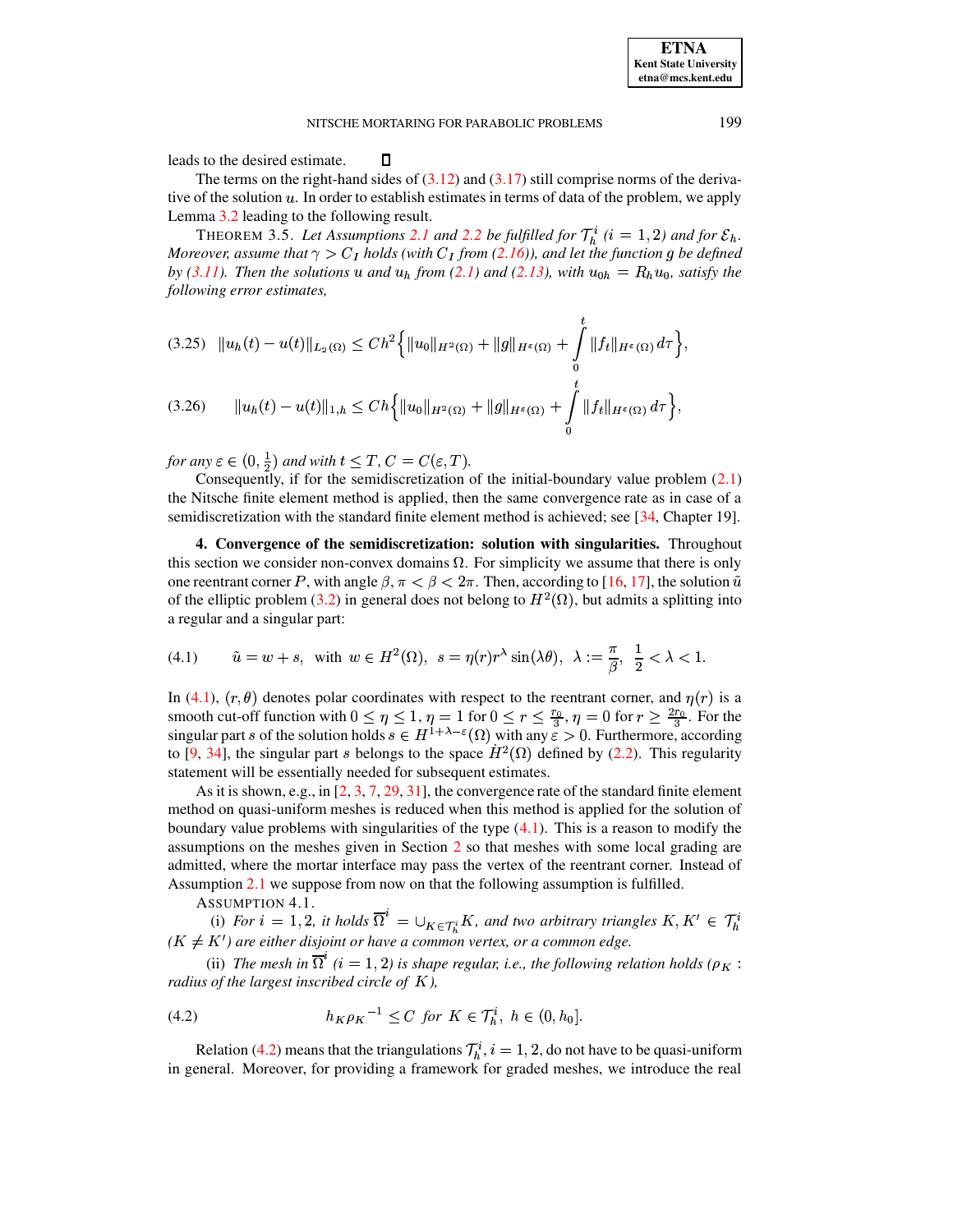<span id="page-10-0"></span>grading parameter  $\mu$ ,  $0 < \mu \leq 1$ , the grading function  $R_i$ ,  $i = 0, 1, \ldots, n$ , with some real constant  $d > 0$ , and the step size  $h_i$  for the mesh associated with layers  $[R_{i-1}, R_i] \times [0, \theta_0]$ around the reentrant corner  $P$ ,

$$
(4.3) \qquad R_i := d(ih)^{\frac{1}{\mu}}, \text{ for } i = 0, 1, \dots, n; \quad h_i := R_i - R_{i-1}, \text{ for } i = 1, 2, \dots, n.
$$

Here  $n := n(h)$  denotes an integer of order  $h^{-1}$ ,  $n := [\delta h^{-1}]$  for some real  $\delta > 0$  ([·] means the integer part). We shall choose d and  $\delta$  such that  $\frac{2}{3}r_0 < R_n < r_0$  holds.

Using the step size  $h_i$ ,  $i = 1, 2, ..., n$ , from [\(4.3\)](#page-10-0) we define a mesh which is graded locally in the neighbourhood of the vertex  $P$  of the reentrant corner and quasi-uniform in the remaining part of the domain  $\Omega$ . The diameter  $h_K$  of a triangle  $K \in \mathcal{T}_h$  is now characterized by the mesh size  $h$  ( $0 < h \leq h_0$ ), by the distance  $R_K$  of K from P, and by the grading parameter  $\mu$ , with fixed  $\mu$ ,  $0 < \mu \leq 1$ . The properties of  $\mathcal{T}_h$  are summarized in the following assumption.

<span id="page-10-2"></span>ASSUMPTION 4.2. Let the triangulation  $\mathcal{T}_h$  satisfy Assumption [4.1.](#page-9-3) Furthermore, let  $\mathcal{T}_h$  be provided with a local grading around the vertex P of the reentrant corner, such that  $h_K :=$  diam  $K$  *depends on the distance*  $R_K$  *of*  $K$  *from*  $P$ ,  $R_K :=$  *dist*  $(K, P)$  *in the following way:* ^

<span id="page-10-1"></span>(4.4) 
$$
c_1 h^{\frac{1}{\mu}} \le h_K \le c_1^{-1} h^{\frac{1}{\mu}} \quad \text{for } K \in \mathcal{T}_h : R_K = 0,
$$

$$
c_2 h R_K^{1-\mu} \le h_K \le c_2^{-1} h R_K^{1-\mu} \quad \text{for } K \in \mathcal{T}_h : 0 < R_K < R_g,
$$

$$
c_3 h \le h_K \le c_3^{-1} h \quad \text{for } K \in \mathcal{T}_h : R_g \le R_K,
$$

*with some constants*  $c_i$ ,  $0 < c_i \le 1$ ,  $i = 1, 2, 3$ , and some real constant  $R_g$ ,  $0 < \underline{R}_g < R_g <$  $\overline{R}_q$ , where  $\underline{R}_q$ ,  $\overline{R}_q$  are fixed and independent of h.

In [\(4.4\)](#page-10-1),  $R_q$  is the radius of the sector with mesh grading, and without loss of generality, we may assume  $R_q = R_n$ . Examples of meshes with local grading as described in Assumption [4.2](#page-10-2) will be given in §[6.](#page-15-0) The value  $\mu = 1$  yields a quasi-uniform mesh in the whole domain  $\Omega$ . Further, it should be noted that the total number of nodes of  $\mathcal{T}_h$  satisfy-ing Assumption [4.2](#page-10-2) is always of the order  $\mathcal{O}(h^{-2})$ . In [\[7,](#page-18-6) [21,](#page-19-7) [29,](#page-19-27) [31\]](#page-19-28), related methods for mesh grading are given. In [\[9\]](#page-19-20), a mesh grading is described which guarantees an optimal convergence rate even in the  $C(\overline{\Omega})$ -norm.

Under Assumptions [4.1,](#page-9-3) [2.2,](#page-4-5) and [4.2,](#page-10-2) the definitions of the spaces  $V_{0h}^i$  and  $V_{0h}$  remain the same as in Section [2.](#page-1-0) Moreover, the Nitsche finite element approximation  $u_h : [0, T] \rightarrow V_{0h}$ of the solution u is defined by  $(2.13)$ ,  $(2.14)$  as before. The statement concerning boundedness and ellipticity of  $\mathcal{B}_h(\cdot, \cdot)$  (see Section [2\)](#page-1-0) is also valid in case of graded meshes; cf., [\[21\]](#page-19-7).

<span id="page-10-4"></span>Now we turn to error estimates of the semidiscretization. In view of the splitting [\(3.9\)](#page-6-3), we need error estimates for the Ritz projection in the case when the solution has singularities.

LEMMA 4.3. *Let be the solution of [\(3.2\)](#page-5-1), where the representation [\(4.1\)](#page-9-1) holds. Further,*  $l$  *let* Assumptions [4.1,](#page-9-3) [2.2,](#page-4-5) and [4.2](#page-10-2) be satisfied for  $\mathcal{T}_h^i$  ( $i=1,2$ ) and for  $\mathcal{E}_h$ . If  $\gamma>C_I$  (with  $C_I$ *from [\(2.16\)](#page-5-2)), then the inequalities*

<span id="page-10-3"></span>
$$
(4.5) \t\t\t\t ||R_h\tilde{u}-\tilde{u}||_{1,h} \leq C\kappa(h,\mu)||\Delta\tilde{u}||_{L_2(\Omega)},
$$

$$
(4.6) \t\t\t ||R_h\tilde{u} - \tilde{u}||_{L_2(\Omega)} \leq C\kappa^2(h,\mu) ||\Delta \tilde{u}||_{L_2(\Omega)},
$$

*hold, with*

<span id="page-10-5"></span>(4.7) 
$$
\kappa(h,\mu) = \begin{cases} h^{\frac{\lambda}{\mu}} & \text{for } \lambda < \mu \leq 1, \\ h|\ln h|^{1/2} & \text{for } \mu = \lambda, \\ h & \text{for } 0 < \mu < \lambda, \end{cases}
$$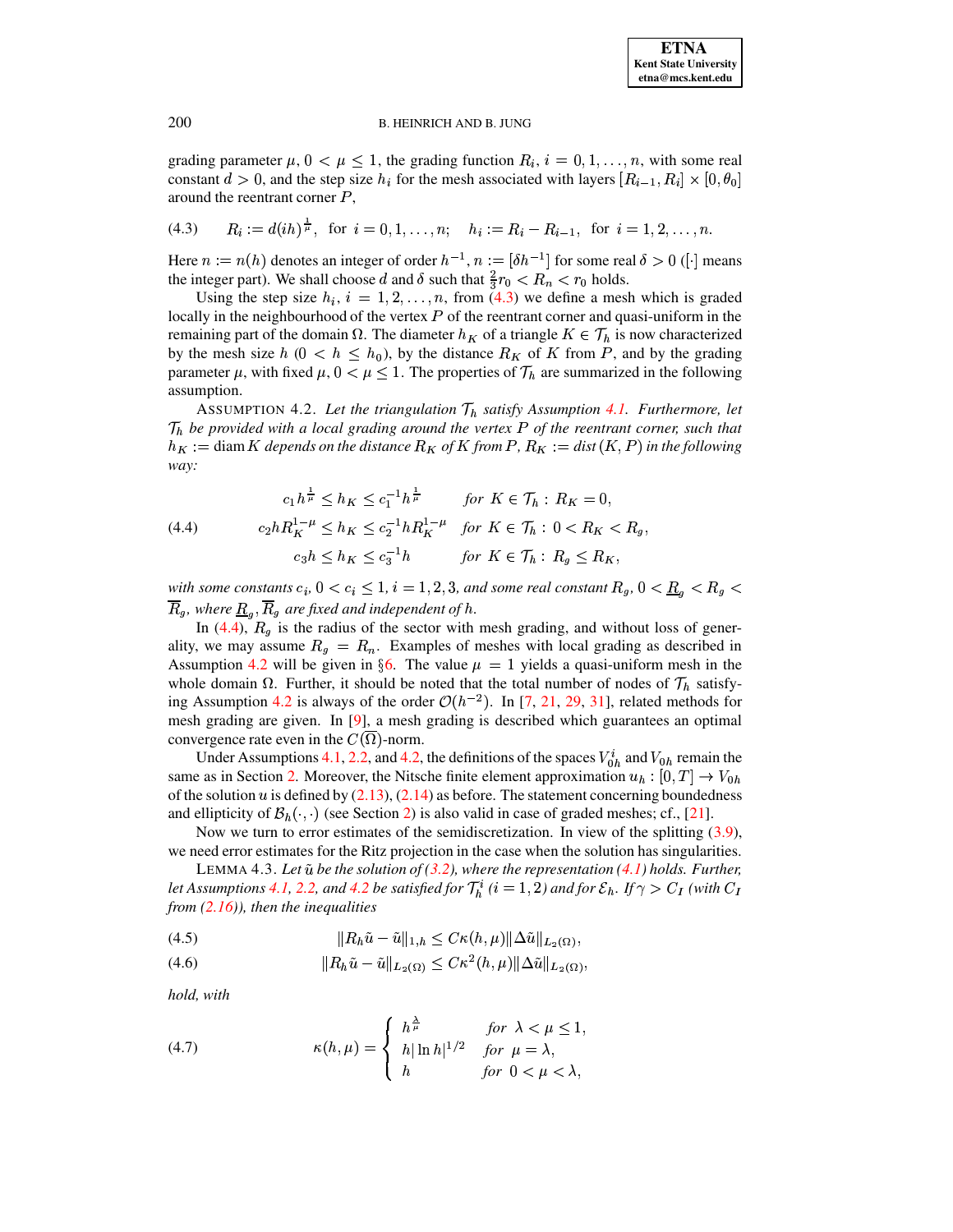*and*  $\lambda := \frac{\pi}{\beta}$ , where  $\beta$  *is the angle of the reentrant corner.* 

*Proof.* By analogy to the proof of Lemma [3.1,](#page-5-6) we obtain the inequalities

$$
\begin{aligned} \|R_h\tilde{u} - \tilde{u}\|_{1,h} &\leq C \|\tilde{u} - I_h\tilde{u}\|_{h,\Omega}, \\ \|R_h\tilde{u} - \tilde{u}\|_{L_2(\Omega)}^2 &= B_h(\tilde{u} - R_h\tilde{u}, \hat{u} - I_h\hat{u}) \leq C \|\tilde{u} - I_h\tilde{u}\|_{h,\Omega} \|\hat{u} - I_h\hat{u}\|_{h,\Omega}, \end{aligned}
$$

now with  $\hat{u}$  as the solution of the auxiliary elliptic problem with the right-hand side  $\tilde{u} - R_h \tilde{u}$ . Then, using [\[21,](#page-19-7) Lemma 7] and  $\|f\|_{L_2(\Omega)} = \|\Delta \tilde{u}\|_{L_2(\Omega)}$ , we are led to [\(4.5\)](#page-10-3) and [\(4.6\)](#page-10-3).  $\Box$ 

<span id="page-11-7"></span>According to [\[34,](#page-19-2) Lemma 19.3], the estimate

(4.8) 
$$
\|\Delta \tilde{u}\|_{L_2(\Omega)} \leq C \|\tilde{u}\|_{\dot{H}^2(\Omega)}
$$

holds with  $\|\cdot\|_{\dot{H}^2(\Omega)}$  defined by [\(2.2\)](#page-2-2). This, together with Lemma [4.3](#page-10-4) yields

<span id="page-11-2"></span>
$$
(4.9) \quad ||R_h\tilde{u}-\tilde{u}||_{1,h} \leq C\kappa(h,\mu) ||\tilde{u}||_{\dot{H}^2(\Omega)}, \quad ||R_h\tilde{u}-\tilde{u}||_{L_2(\Omega)} \leq C\kappa^2(h,\mu) ||\tilde{u}||_{\dot{H}^2(\Omega)}.
$$

<span id="page-11-3"></span>For subsequent estimates we need the following regularity result; see [\[34,](#page-19-2) Lemma 19.5] or [\[9,](#page-19-20) Lemma 3.1].

<span id="page-11-6"></span>LEMMA 4.4. Let  $u$  be the solution of  $(2.1)$ , and let  $g$  be defined by  $(3.11)$ . Then we have, *for*  $\varepsilon \in (0, \frac{1}{2})$  and  $C = C(\varepsilon, T)$ ,

$$
(4.10) \qquad \int_{0}^{t} (\|u_t\|_{\dot{H}^2(\Omega)} + \|u_{tt}\|_{L_2(\Omega)}) d\tau \leq C \left\{ \|g\|_{H^{\varepsilon}(\Omega)} + \int_{0}^{t} \|f_t\|_{H^{\varepsilon}(\Omega)} d\tau \right\}, \quad t \leq T.
$$

<span id="page-11-5"></span>Now we are ready to give estimates of the error between the solutions of the semidiscrete and continuous problems.

<span id="page-11-0"></span>THEOREM 4.5. Let Assumptions [4.1,](#page-9-3) [2.2,](#page-4-5) and [4.2](#page-10-2) be fulfilled for  $\mathcal{T}_h^i$  ( $i = 1, 2$ ) and for  $\mathcal{E}_h$ , and let  $\gamma > C_I$  (with  $C_I$  from [\(2.16\)](#page-5-2)) as well as  $u_{0h} = R_h u_0$ . Then, for the solutions  $u$  $and u<sub>h</sub>$  *from* [\(2.1\)](#page-1-1) and [\(2.13\)](#page-4-6), the error estimate

$$
(4.11) \t\t ||u_h(t)-u(t)||_{L_2(\Omega)} \leq C\kappa^2(h,\mu)\Big\{\|\Delta u_0\|_{L_2(\Omega)} + \|g\|_{H^{\varepsilon}(\Omega)} + \int\limits_0^t \|f_t\|_{H^{\varepsilon}(\Omega)} d\tau\Big\}
$$

*holds* for  $t \leq T$ , with  $\kappa(h,\mu)$  from [\(4.7\)](#page-10-5), g from [\(3.11\)](#page-7-5), and any  $\varepsilon \in (0,\frac{1}{2})$ . The constant C  $in (4.11)$  $in (4.11)$  *depends on*  $\varepsilon$  *and*  $T$ *.* 

*Proof.* Taking into account [\(3.9\)](#page-6-3) and [\(3.15\)](#page-7-6), the error can be bounded as follows,

<span id="page-11-1"></span>
$$
(4.12) \t ||u_h(t) - u(t)||_{L_2(\Omega)}
$$
  
\n
$$
\leq ||\rho(t)||_{L_2(\Omega)} + ||\theta(t)||_{L_2(\Omega)} \leq ||\rho(0)||_{L_2(\Omega)} + 2 \int_{0}^{t} ||\rho_t||_{L_2(\Omega)} d\tau.
$$

In view of Lemma [4.3](#page-10-4) and the assumption  $u_{0h} = R_h u_0$ , we obtain

$$
(4.13) \t\t ||\rho(0)||_{L_2(\Omega)} = ||u(0) - R_h u(0)||_{L_2(\Omega)} \leq C\kappa^2(h,\mu) ||\Delta u_0||_{L_2(\Omega)},
$$

<span id="page-11-4"></span>such that it remains to estimate the integral on the right-hand side of  $(4.12)$ . Using the second equation of  $(4.9)$  we get

$$
(4.14) \qquad \int\limits_{0}^{t} \|\rho_t\|_{L_2(\Omega)} d\tau = \int\limits_{0}^{t} \|u_t - R_h u_t\|_{L_2(\Omega)} d\tau \leq C\kappa^2(h,\mu) \int\limits_{0}^{t} \|u_t\|_{\dot{H}^2(\Omega)} d\tau.
$$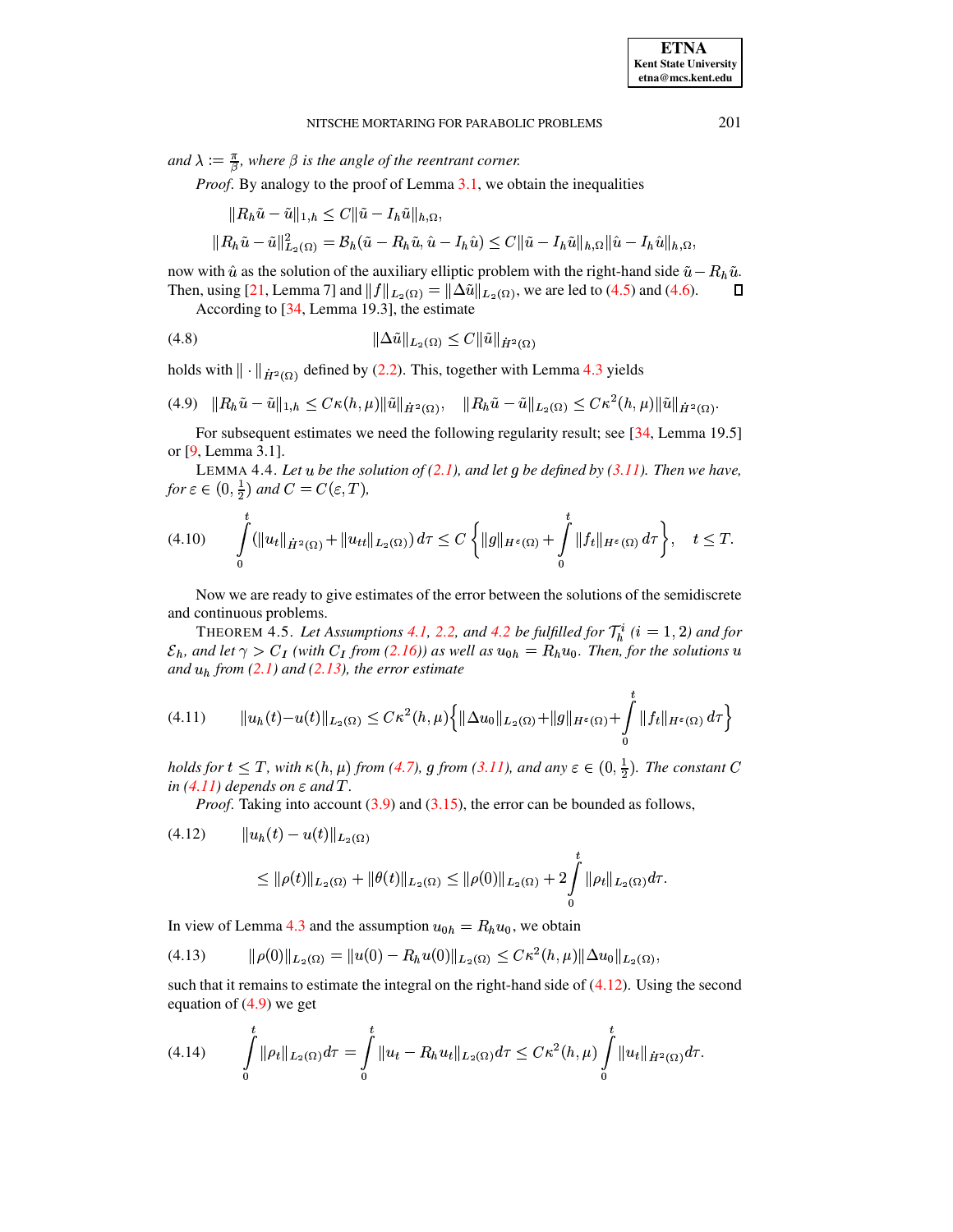

<span id="page-12-3"></span>Applying Lemma 4.4, the right-hand side of this inequality can be bounded in terms of data. Then, the assertion of the theorem can be deduced from  $(4.12)$ – $(4.14)$ .  $\Box$ 

THEOREM 4.6. Under the assumptions of Theorem 4.5 we have for  $t \leq T$  the error estimate

$$
||u_h(t) - u(t)||_{1,h}
$$
  
\n
$$
\leq C\kappa(h,\mu)\Big\{||\Delta u_0||_{L_2(\Omega)} + ||g||_{H_0^1(\Omega)} + \Big(\int_0^t ||f_t||_{L_2(\Omega)}^2 d\tau\Big)^{1/2} + \int_0^t ||f_t||_{H^{\varepsilon}(\Omega)} d\tau\Big\},\,
$$

with  $\varepsilon \in (0, \frac{1}{2})$  and  $C = C(\varepsilon, T)$ .

*Proof.* We use the splitting (3.9) of the error and derive estimates for the norms of  $\rho(t)$ and  $\theta(t)$ . First we obtain, by Lemma 4.3 and (4.5),

$$
\|\rho(t)\|_{1,h} \leq C\kappa(h,\mu)\|\Delta u(t)\|_{L_2(\Omega)} \leq C\kappa(h,\mu)\left\{\|\Delta u_0\|_{L_2(\Omega)} + \int\limits_0^t \|\Delta u_t\|_{L_2(\Omega)} d\tau\right\}.
$$

Using inequalities  $(4.10)$  and  $(4.8)$ , we are led to

<span id="page-12-1"></span>
$$
(4.15) \qquad \|\rho(t)\|_{1,h} \leq C\kappa(h,\mu)\left\{\|\Delta u_0\|_{L_2(\Omega)} + \|g\|_{H^{\varepsilon}(\Omega)} + \int\limits_0^t \|f_t\|_{H^{\varepsilon}(\Omega)}\,d\tau\right\}
$$

Further, equation (3.14) with  $v_h := \theta_t$  yields  $(\theta_t, \theta_t) + \mathcal{B}_h(\theta, \theta_t) = -(\rho_t, \theta_t)$ , and by means of the Cauchy-Schwarz inequality we obtain

$$
\|\theta_t\|_{L_2(\Omega)}^2 + \frac{1}{2}\frac{d}{dt}\mathcal{B}_h(\theta,\theta) \leq \frac{1}{2}\|\rho_t\|_{L_2(\Omega)}^2 + \frac{1}{2}\|\theta_t\|_{L_2(\Omega)}^2,
$$

which implies

<span id="page-12-0"></span>
$$
\frac{1}{2} \|\theta_t\|_{L_2(\Omega)}^2 + \frac{1}{2} \frac{d}{dt} \mathcal{B}_h(\theta, \theta) \leq \frac{1}{2} \|\rho_t\|_{L_2(\Omega)}^2.
$$

After omitting the first term on the left-hand side, integrating and using the ellipticity of  $B_h(\cdot, \cdot)$ as well as the assumption  $u_{0h} = R_h u_0$  (i.e.,  $\theta(0) = 0$ ), we arrive at

(4.16) 
$$
\|\theta(t)\|_{1,h}^2 \leq C \mathcal{B}_h(\theta(t), \theta(t)) \leq C \int_0^t \|\rho_t\|_{L_2(\Omega)}^2 d\tau.
$$

<span id="page-12-2"></span>In order to bound the integral on the right-hand side of  $(4.16)$ , we use Lemma 4.3,  $(4.6)$ , and  $[34,$  Lemma 19.6]. This gives

(4.17) 
$$
\|\theta(t)\|_{1,h}^2 \leq C\kappa^4(h,\mu)\left\{\|g\|_{H_0^1(\Omega)}^2+\int\limits_0^t\|f_t\|_{L_2(\Omega)}^2d\tau\right\}.
$$

Finally, we deduce from  $(3.9)$ ,  $(4.15)$ , and  $(4.17)$  that the assertion of Theorem 4.6 holds.  $\Box$ 

It should be mentioned that the error estimate in Theorem 4.6 contains the additional term  $\left(\int_0^t \|f_t\|_{L_2(\Omega)}^2 d\tau\right)^{1/2}$ , when compared with the estimate (3.26) in Theorem 3.5. This term stems from the application of  $[34,$  Lemma 19.6]. In case of a regular solution, we apply [ $34$ , Lemma 19.1] (see also Lemma  $3.2$ ) instead.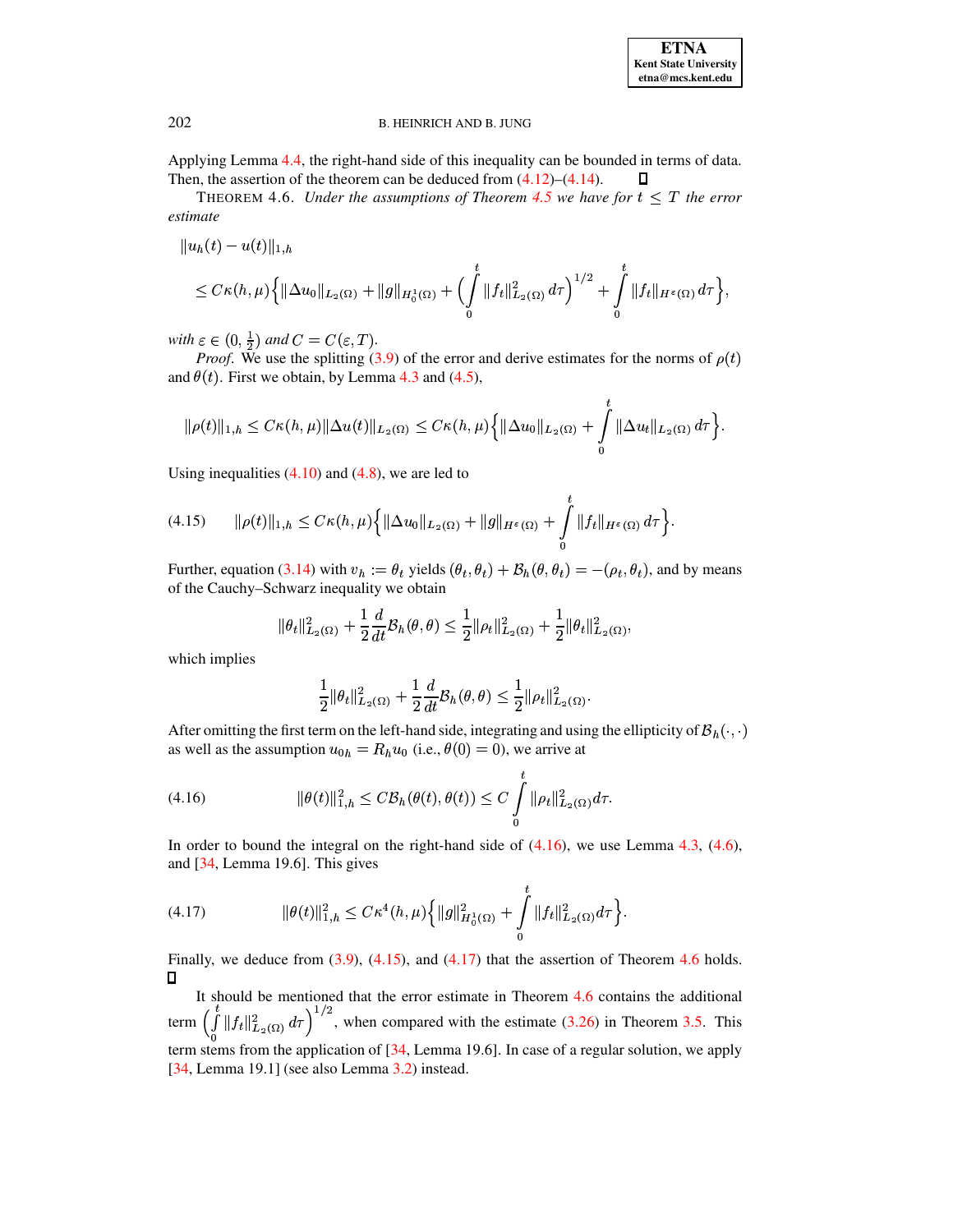**ETNA Kent State University etna@mcs.kent.edu**

#### NITSCHE MORTARING FOR PARABOLIC PROBLEMS 203

<span id="page-13-0"></span>**5. Estimates for the fully discrete method.** For the discretization in time of the spatially semidiscrete problem [\(2.13\)](#page-4-6), the backward Euler method is applied. The constant time step is denoted by k. Further we use the notation  $U^n = U_h^n$ , where  $U_h^n$  means the approximation in  $V_{0h}$  of the exact solution  $u(t) = u(\cdot, t)$  from [\(2.1\)](#page-1-1) at time  $t = t_n = nk$ ,  $n = 0, 1, \dots, N_T$ . The fully discrete problem then reads,

<span id="page-13-1"></span>(5.1) 
$$
(\overline{\partial}U^n, v_h) + \mathcal{B}_h(U^n, v_h) = \langle \mathcal{F}(t_n), v_h \rangle \quad \forall v_h \in V_{0h}, 1 \le n \le N_T,
$$

$$
U^0 = u_{0h} = R_h u_0,
$$

with  $\partial U^n = (U^n - U^{n-1})/k$ .

First we give error estimates in case of a convex domain, i.e., the results from Section [3](#page-5-9) for the semidiscretization will be used. The  $L_2$ - and  $\{1, h\}$ -norms of the error for the fully discrete method can be bounded as follows.

<span id="page-13-8"></span>THEOREM 5.1. Let  $\Omega$  be a convex domain and let the assumptions of Lemma [3.1](#page-5-6) be  $s$ *atisfied. Then, for the solution*  $U^n$  *of* [\(5.1\)](#page-13-1) and the solution  $u(t_n)$  of [\(2.1\)](#page-1-1), with  $0 \leq n \leq N_T$ , *we obtain the error estimates*

<span id="page-13-2"></span>
$$
(5.2) \quad \|U^n - u(t_n)\|_{L_2(\Omega)} \leq C(h^2 + k) \Big\{ \|u_0\|_{H^2(\Omega)} + \|g\|_{H^{\varepsilon}(\Omega)} + \int_{0}^{t_n} \|f_t\|_{H^{\varepsilon}(\Omega)} d\tau \Big\},
$$

<span id="page-13-6"></span>
$$
(5.3) \quad \|U^n - u(t_n)\|_{1,h} \leq C(h+k)\Big\{\|u_0\|_{H^2(\Omega)} + \|g\|_{H^1_0(\Omega)} + \Big(\int_0^{t_n} \|f_t\|_{L^2(\Omega)}^2 d\tau\Big)^{1/2} + \int_0^{t_n} \|f_t\|_{H^s(\Omega)} d\tau\Big\},\,
$$

with g from  $(3.11)$ ,  $\varepsilon \in (0, \frac{1}{2})$ , and  $C = C(\varepsilon, T)$ .

<span id="page-13-5"></span><span id="page-13-3"></span> $\mathcal{L}_{1}$  . The contract of the contract of the contract of the contract of the contract of the contract of the contract of the contract of the contract of the contract of the contract of the contract of the contract of

<span id="page-13-7"></span>*Proof.* For the proof of  $(5.2)$ , we follow the techniques of  $[34, \text{proof of Theorem 1.5}],$  $[34, \text{proof of Theorem 1.5}],$ with the necessary modifications due to  $\mathcal{B}_h(\cdot, \cdot)$ . By analogy to [\(3.9\)](#page-6-3), we employ the following splitting of the error

(5.4) 
$$
U^{n}-u(t_{n})=(U^{n}-R_{h}u(t_{n}))+ (R_{h}u(t_{n})-u(t_{n}))=:\theta^{n}+\rho^{n}.
$$

The estimate of the  $L_2$ -norm of  $\rho^n = \rho(t_n)$  can be deduced from [\(3.13\)](#page-7-0) and [\(3.10\)](#page-6-5). Further, in order to bound the norm of the term  $\theta^n$ , we introduce  $\omega^n$  as follows,

(5.5) 
$$
\omega^{n} = \omega_{1}^{n} + \omega_{2}^{n} = (R_{h} - I)\overline{\partial}u(t_{n}) + (\overline{\partial}u(t_{n}) - u_{t}(t_{n})).
$$

Calculations analogously to  $(3.14)$  show that  $\omega^n$  satisfies

$$
(5.6) \qquad (\overline{\partial}\theta^n, v_h) + \mathcal{B}_h(\theta^n, v_h) = -(\omega^n, v_h) \quad \forall \, v_h \in V_{0h}, \, 1 \le n \le N_T,
$$

where  $\partial \theta^n$  is defined by  $\partial \theta^n = (\theta^n - \theta^{n-1})/k$ . Taking  $\theta^n$  for  $v_h$  in [\(5.6\)](#page-13-3) and using the Cauchy-Schwarz inequality we are led to  $(\partial \theta^n, \theta^n) \leq ||\omega^n||_{L_2(\Omega)} ||\theta^n||_{L_2(\Omega)}$ . Then, by means of the definition of  $\partial \theta^n$  we get the inequalities

<span id="page-13-4"></span>
$$
||\theta^n||_{L_2(\Omega)}^2 - (\theta^{n-1}, \theta^n) \le k ||\omega^n||_{L_2(\Omega)} ||\theta^n||_{L_2(\Omega)},
$$
  

$$
||\theta^n||_{L_2(\Omega)} \le ||\theta^{n-1}||_{L_2(\Omega)} + k ||\omega^n||_{L_2(\Omega)}.
$$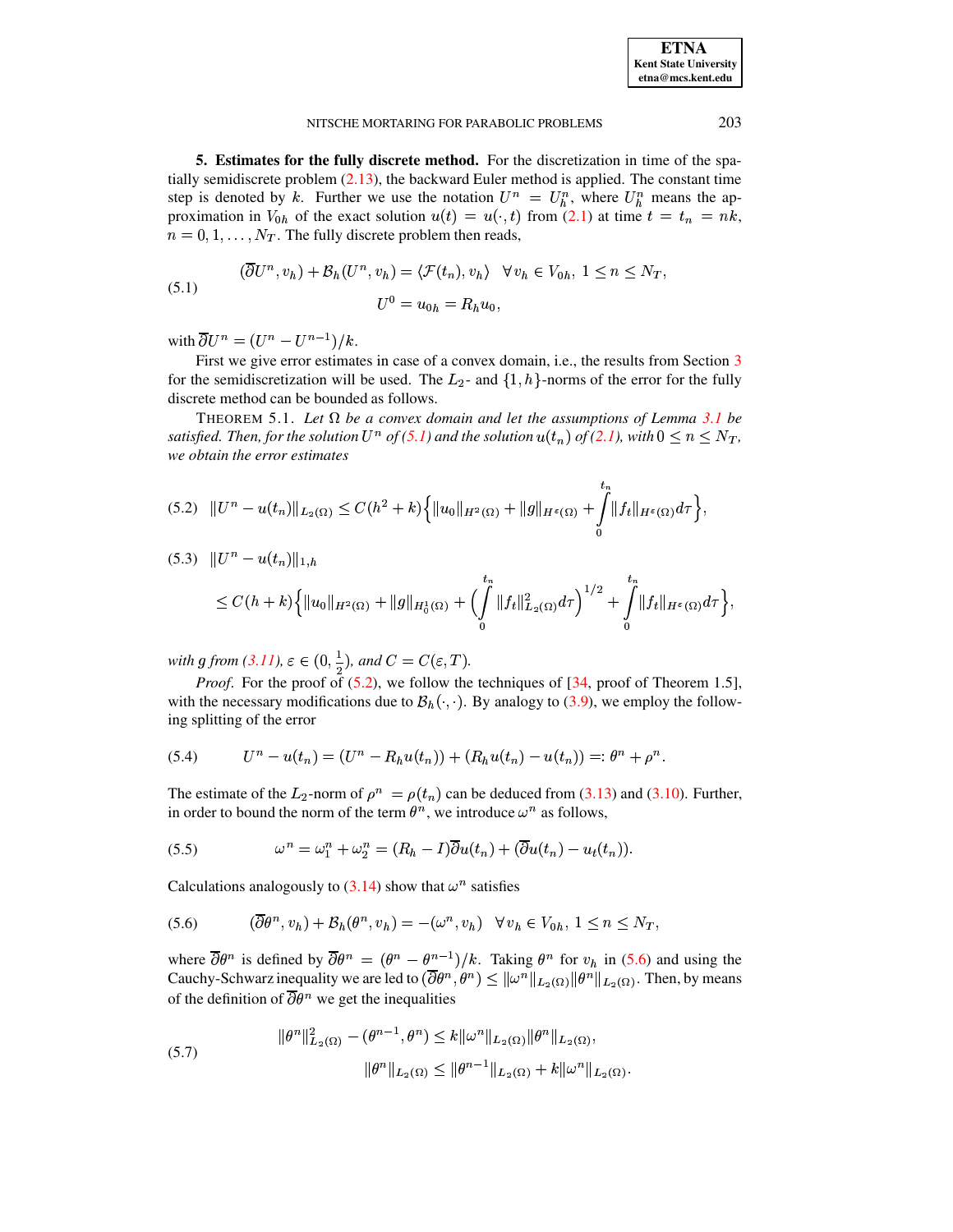Applying the second equation in [\(5.7\)](#page-13-4) repeatedly and using  $\theta(0) = 0$  (since  $u_{0h} = R_h u_0$ ) as well as  $(5.5)$ , we arrive at

<span id="page-14-0"></span>(5.8) 
$$
\|\theta^n\|_{L_2(\Omega)} \le \|\theta^0\|_{L_2(\Omega)} + k \sum_{j=1}^n \|\omega^j\|_{L_2(\Omega)} \le k \sum_{j=1}^n \|\omega_1^j\|_{L_2(\Omega)} + k \sum_{j=1}^n \|\omega_2^j\|_{L_2(\Omega)} =: S_1 + S_2.
$$

<span id="page-14-1"></span>Then, by analogy to [\[34,](#page-19-2) proof of Theorem 1.5], we obtain

(5.9) 
$$
S_1 \leq Ch^2 \int_0^{t_n} ||u_t||_{H^2(\Omega)} d\tau, \quad S_2 \leq k \int_0^{t_n} ||u_{tt}||_{L_2(\Omega)} d\tau.
$$

Relations [\(5.8\)](#page-14-0) and [\(5.9\)](#page-14-1), together with [\(3.10\)](#page-6-5), yield the estimate for  $\|\theta^n\|_{L_2(\Omega)}$  which completes the proof of [\(5.2\)](#page-13-2).

Further, the norm  $\|\rho^n\|_{1,h}$  can be estimated by means of [\(3.4\)](#page-5-4) and [\(3.10\)](#page-6-5). In order to find an estimate for  $\|\theta^n\|_{1,h}$ , we use [\(5.6\)](#page-13-3), now with the special choice  $v_h := \partial \theta^n$ . This, together with the linearity of  $\mathcal{B}_h(\cdot, \cdot)$  and the Cauchy-Schwarz inequality, leads to  $\partial \mathcal{B}_h(\theta^n, \theta^n) \leq$  $\|\omega^n\|_{L_2(\Omega)}^2$ . A repeated application of this estimate, taking into account  $\theta(0) = 0$  and the ellipticity of  $\mathcal{B}_h(\cdot, \cdot)$ , yields

<span id="page-14-3"></span>\ <sup>û</sup> \  b ¨ +Ð % { ý <sup>ÿ</sup> \ <sup>k</sup> \  } aØce { ý <sup>ÿ</sup> \" <sup>k</sup>  \  adc=e ' (5.10) <sup>v</sup>

Then, using  $(5.9)$ , we are led to

<span id="page-14-2"></span>
$$
(5.11) \t k \sum_{j=1}^{n} ||\omega_1^j||_{L_2(\Omega)}^2 + k \sum_{j=1}^{n} ||\omega_2^j||_{L_2(\Omega)}^2
$$
  

$$
\leq Ch^4 \int_0^t ||u_t||_{H^2(\Omega)}^2 d\tau + Ck^2 \int_0^t ||u_{tt}||_{L_2(\Omega)}^2 d\tau.
$$

For the integrand in the first term on the right-hand side of  $(5.11)$  holds (see [\[34,](#page-19-2) proof of Lemma 19.1]):  $\| u_t \|_{H^2(\Omega)}^2 \leq C(\| u_{tt} \|_{L_2(\Omega)}^2 + \| f_t \|_{L_2(\Omega)}^2)$ . Therefore, it remains to find a bound for the second integral on the right-hand side of  $(5.11)$ . Here we make use of [\[34,](#page-19-2) Lemma 19.6] which yields, together with inequality [\(5.10\)](#page-14-3),

(5.12) 
$$
\|\theta^n\|_{1,h} \leq C(h^2 + k) \left\{ \|g\|_{H_0^1(\Omega)} + \left( \int_0^h \|f_t\|_{L_2(\Omega)}^2 d\tau \right)^{1/2} \right\}.
$$

 $\Box$ 

This completes the proof of  $(5.3)$ .

Now we turn to the case of a non-convex domain, i.e., consider solutions with singularities. For this case, the convergence of the semidiscretization has been analyzed in Section [4.](#page-9-0)

<span id="page-14-4"></span>THEOREM 5.2. Let  $\Omega$  be a non-convex domain, with the interior angle  $\beta$  at the reentrant *corner,* and let the assumptions of Theorem [4.5](#page-11-5) be satisfied. Then, for the solutions  $U^n$  and  $u(t_n)$  from [\(5.1\)](#page-13-1) and [\(2.1\)](#page-1-1), the error estimates

$$
||U^{n}-u(t_{n})||_{L_{2}(\Omega)} \leq C(\kappa^{2}(h,\mu)+k)\Big\{||\Delta u_{0}||_{L_{2}(\Omega)}+||g||_{H^{\varepsilon}(\Omega)}+\int_{0}^{t_{n}}||f_{t}||_{H^{\varepsilon}(\Omega)}d\tau\Big\},\,
$$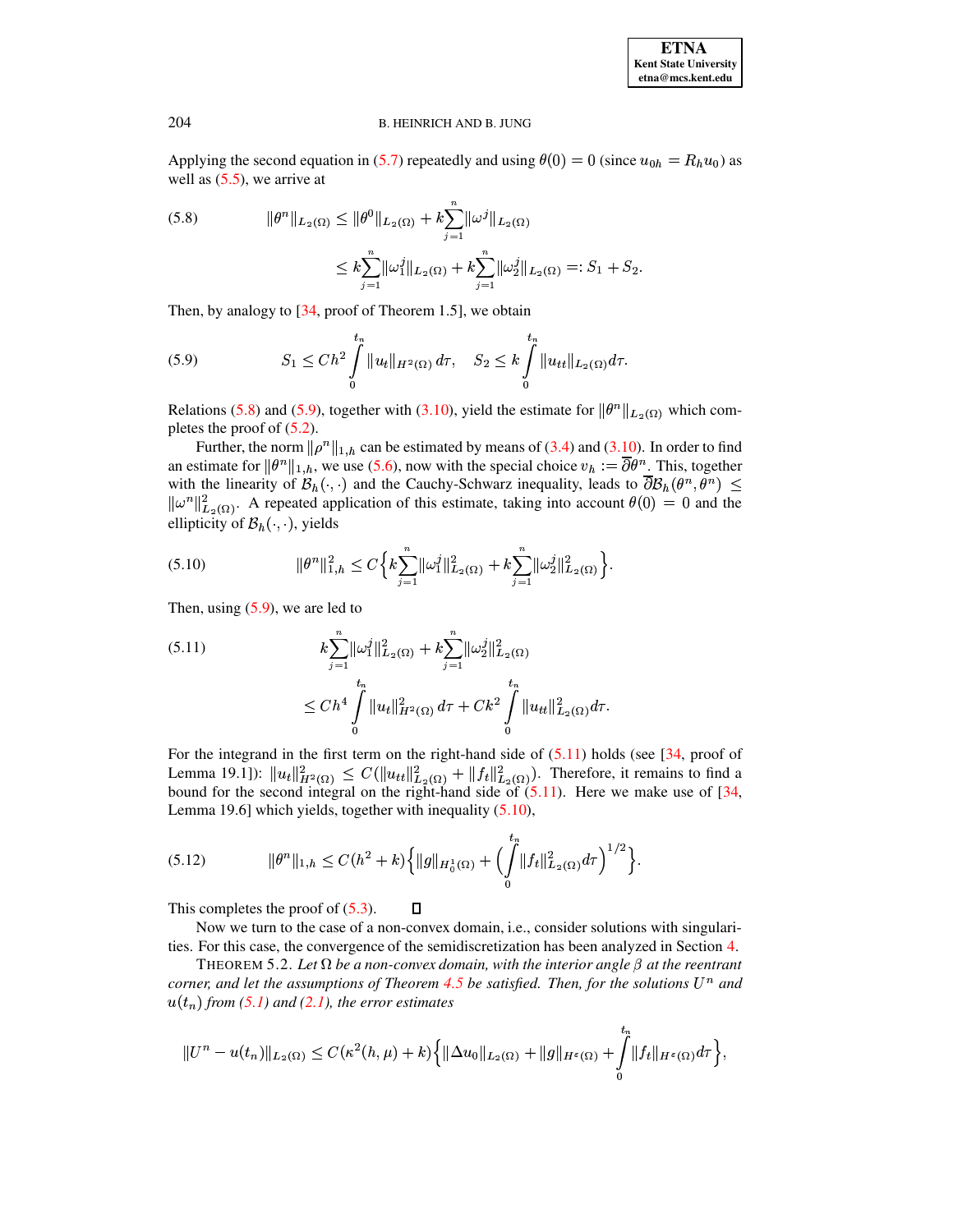$$
||U^{n} - u(t_{n})||_{1,h}
$$
  
\n
$$
\leq C(\kappa(h,\mu) + k) \left\{ ||\Delta u_{0}||_{L_{2}(\Omega)} + ||g||_{H_{0}^{1}(\Omega)} + \left(\int_{0}^{t_{n}} ||f_{t}||_{L_{2}(\Omega)}^{2} d\tau\right)^{1/2} + \int_{0}^{t_{n}} ||f_{t}||_{H^{\varepsilon}(\Omega)} d\tau \right\}
$$

hold, with  $\varepsilon \in (0, \frac{1}{2})$ ,  $C = C(\varepsilon, T)$ , and  $\kappa(h, \mu)$  from [\(4.7\)](#page-10-5) (with  $\lambda := \frac{\kappa}{\beta}$ ).

*Proof.* We will only give a sketch of the proof since it is again based on the splitting [\(5.4\)](#page-13-7). In order to bound the  $L_2$ -norm of  $\rho^n$ , we now use [\(4.12\)](#page-11-1)–[\(4.14\)](#page-11-4) and Lemma [4.4.](#page-11-3) Further, by analogy with the proof of Theorem [5.1,](#page-13-8) the  $L_2$ -norm of  $\theta^n$  can be estimated by means of [\(5.8\)](#page-14-0), with  $\omega^j$  given in [\(5.5\)](#page-13-5). For the term  $S_1$  on the right-hand side of [\(5.8\)](#page-14-0), we obtain

$$
(5.13) \tS_1 \leq \sum_{j=1}^n \int_{t_{j-1}}^{t_j} C\kappa^2(h,\mu) \|u_t\|_{\dot{H}^2(\Omega)} d\tau = C\kappa^2(h,\mu) \int_0^{t_n} \|u_t\|_{\dot{H}^2(\Omega)} d\tau,
$$

whereas the second inequality in  $(5.9)$  remains valid for the term  $S_2$ . Summing up these estimates for  $S_1$  and  $S_2$  and applying Lemma [4.4](#page-11-3) yields the desired bound for  $\theta^n$ . This leads to the first assertion of the theorem.

The  $\{1, h\}$ -norm of  $\rho^n$  can be bounded by means of [\(4.9\)](#page-11-2) and [\(4.10\)](#page-11-6). In order to estimate  $\|\theta^n\|_{1,h}$ , we start from inequality [\(5.10\)](#page-14-3). Then, by means of [\[34,](#page-19-2) (1.51)], [\(4.5\)](#page-10-3), [\(5.9\)](#page-14-1), and [\[34,](#page-19-2) Lemma 19.6], we obtain

$$
k\sum_{j=1}^{n} \|\omega_{1}^{j}\|_{L_{2}(\Omega)}^{2} + k\sum_{j=1}^{n} \|\omega_{2}^{j}\|_{L_{2}(\Omega)}^{2} \leq C\kappa^{4}(h,\mu) \int_{0}^{t_{n}} \|\Delta u_{t}\|_{L_{2}(\Omega)}^{2} d\tau + Ck^{2} \int_{0}^{t_{n}} \|u_{tt}\|_{L_{2}(\Omega)}^{2} d\tau
$$
  

$$
\leq C(\kappa^{4}(h,\mu) + k^{2}) \left\{ \|g\|_{H_{0}^{1}(\Omega)}^{2} + \int_{0}^{t_{n}} \|f_{t}\|_{L_{2}(\Omega)}^{2} d\tau \right\}.
$$

leading to the second assertion of the theorem.

Theorem [5.2](#page-14-4) implies that for solutions with singularities, the presented method has the same convergence order as in case of regular solutions if an appropriate mesh grading parameter is chosen.

 $\Box$ 

<span id="page-15-0"></span>**6. Numerical results.** In order to illustrate the convergence rate of the investigated approach, some numerical experiments were carried out. Some details concerning the implementation can be found in  $[6]$ .

First we observe the convergence in case of a convex domain, i.e., for regular solutions. We consider an initial-boundary value problem of type [\(2.1\)](#page-1-1) in the domain  $\Omega = (-1, 1) \times$  $(0, 1)$ . Let the two subdomains  $\Omega_i$ ,  $i = 1, 2$ , be given by  $\Omega_1 = (-1, 0) \times (0, 1)$  and  $\Omega_2 =$  $(0,1) \times (0,1)$ ; see Figure [6.1.](#page-16-0) We take  $t \in [0,1]$  for the time interval. The right-hand side f and the initial function  $u_0$  are chosen such that the solution of  $(2.1)$  is

$$
u(x,t)=(1-x_1^2)(1-x_2)x_2(1+t)^{-0.8}.
$$

The initial mesh, shown in Figure [6.1,](#page-16-0) is used for the semidiscretization in space. This mesh is refined globally by dividing each triangle into four equal triangles, so that the mesh parameters form a sequence  $\{h_1, h_2, h_3, h_4\}$  given by  $h_{i+1} = 0.5 h_i$ . The mortar parameters (see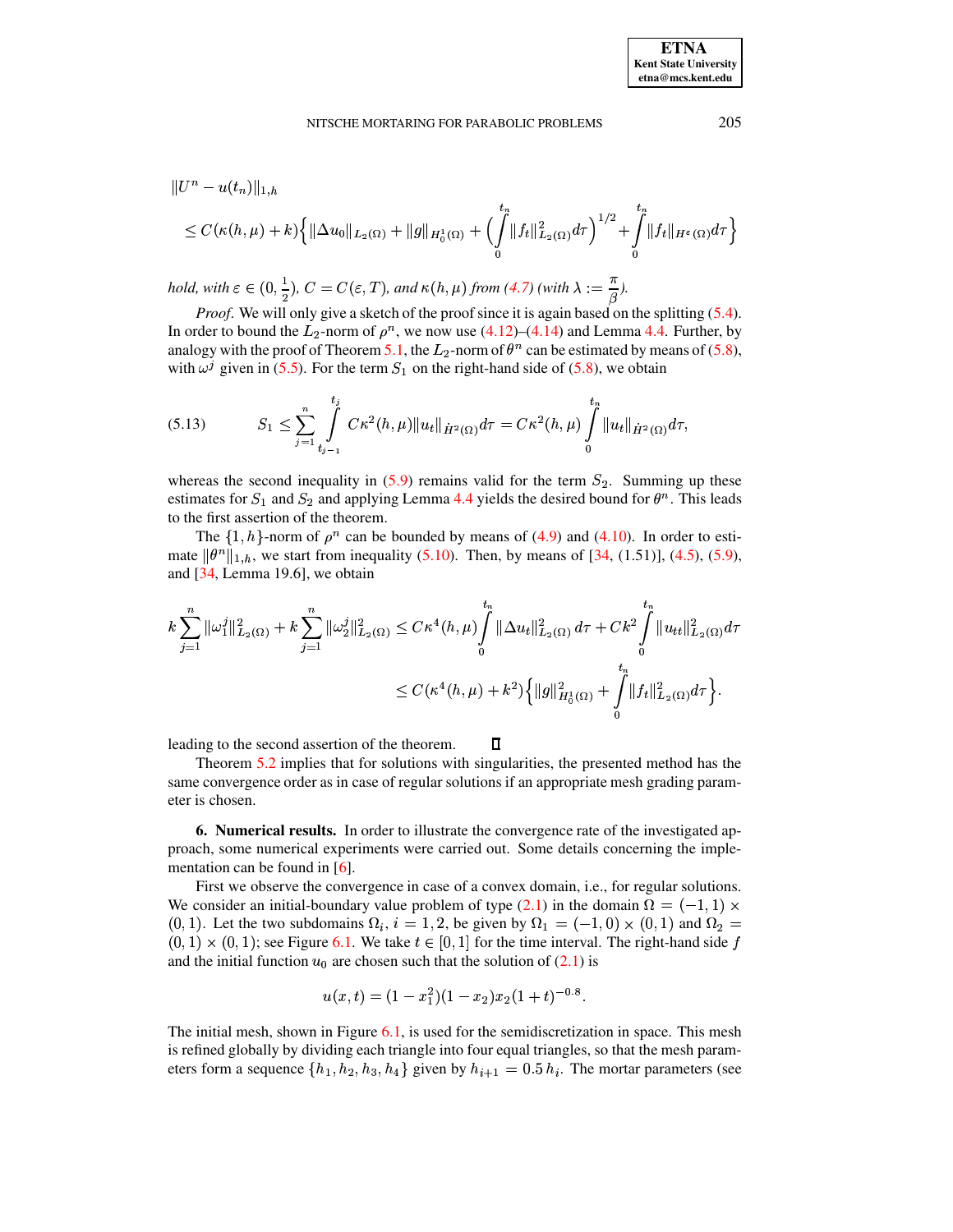Section 2) are chosen as follows:  $\alpha_1 = \alpha_2 = 0.5$  and  $\gamma = 6$ . The triangulation  $\mathcal{E}_h$  of the mortar interface  $\Gamma$  is defined as

 $\mathcal{E}_h := \{ E : E = \partial K_1 \cap \partial K_2, \text{if } E \text{ is a segment}; K_i \in \mathcal{T}_h^i \text{ with } K_i \cap \Gamma \neq \emptyset \text{ for } i = 1, 2 \},\$ 

i.e., the nodes of both triangulations  $\mathcal{T}_h^1$ ,  $\mathcal{T}_h^2$  lying on  $\Gamma$  establish the endpoints of the intervals  $E \in \mathcal{E}_h$ . For the discretization in time we employ three levels  $k_i$ ,  $i = 1, 2, 3$ , where  $k_1 = \frac{1}{10}$ , and  $k_{i+1} = 0.5k_i$ .



<span id="page-16-2"></span><span id="page-16-0"></span>FIG. 6.1. Initial triangulation (first example).

For the approximate measurement of the convergence rates stated in Theorem 5.1, the hypothesis for the tests is that  $(6.1)$ 

<span id="page-16-1"></span>
$$
||U^{n} - u(t_{n})||_{L_{2}(\Omega)} \approx C_{1}^{(0)}h^{\sigma_{0}} + C_{2}^{(0)}k^{\tau_{0}}, \ ||U^{n} - u(t_{n})||_{1,h} \approx C_{1}^{(1)}h^{\sigma_{1}} + C_{2}^{(1)}k^{\tau_{1}}
$$

with  $U^n$  defined in Section 5 ( $n = 0, 1, ..., N_T$ ). The parameters  $C_1^{(i)}$  and  $C_2^{(i)}$ ,  $i = 0, 1$ , are assumed to be approximately constant for three consecutive levels of  $h$  and  $k$ . Then, the exponents  $\sigma_0$  and  $\tau_0$  in (6.1) can be approximately computed by  $(6.2)$ 

$$
\sigma_0 = \log_2 \frac{e_0(h_i, k_j) - e_0(h_{i+1}, k_j)}{e_0(h_{i+1}, k_j) - e_0(h_{i+2}, k_j)}, \quad \tau_0 = \log_2 \frac{e_0(h_i, k_j) - e_0(h_i, k_{j+1})}{e_0(h_i, k_{j+1}) - e_0(h_i, k_{j+2})},
$$

where  $e_0(h_i, k_j)$  denotes the  $L_2$ -norm of the approximation error for discretization parameters  $h_i$  for the Nitsche finite element method and  $k_j$  for the backward Euler method. Analogous relations hold for the convergence rates  $\sigma_1$  and  $\tau_1$  if in (6.2) the errors  $e_0(\cdot, \cdot)$  are replaced by  $e_{1,h}(\cdot, \cdot)$ , the approximation errors in the  $\{1, h\}$ -norm.

Table 6.1 shows the approximation errors  $e_0(h_i, k_j)$  and  $e_{1,h}(h_i, k_j)$  for  $i = 1, ..., 4$ , and  $j = 3$  at the level  $t_n = T$  as well as the observed convergence rates  $\sigma_0^{\text{obs}}$  and  $\sigma_1^{\text{obs}}$  which are obtained by using  $\sigma_0$  in (6.2) and its analogue for  $\sigma_1$ , with  $i = 2$  and  $j = 3$ . According to Theorem 5.1, the theoretically expected convergence rates are  $\sigma_0 = 2$  and  $\sigma_1 = 1$ , and the observed rates  $\sigma_i^{obs}$  from Table 6.1 are approximately equal to  $\sigma_i$ ,  $i = 1, 2$ . In Table 6.2 we represent the approximation errors  $e_0(h_i, k_j)$  and  $e_{1,h}(h_i, k_j)$  for  $i = 4$  and  $j = 1, 2, 3$  at the level  $t_n = T$  as well as the observed convergence rates  $\tau_0^{obs}$  and  $\tau_1^{obs}$  obtained by using  $\tau_0$  in (6.2) and its analogue for  $\tau_1$ , with  $i = 4$  and  $j = 1$ . The observed values confirm approximately the expected convergence rates  $\tau_0 = \tau_1 = 1$ ; cf., Theorem 5.1.

In order to investigate the convergence rate in the presence of singularities caused by non-convex domains, we consider the initial-boundary value problem  $(2.1)$  in the L-shaped domain  $\Omega = (-1,1) \times (-1,1) \setminus [0,1) \times (-1,0]$ . We choose  $\Omega_1 = (-1,0) \times (-1,1)$  and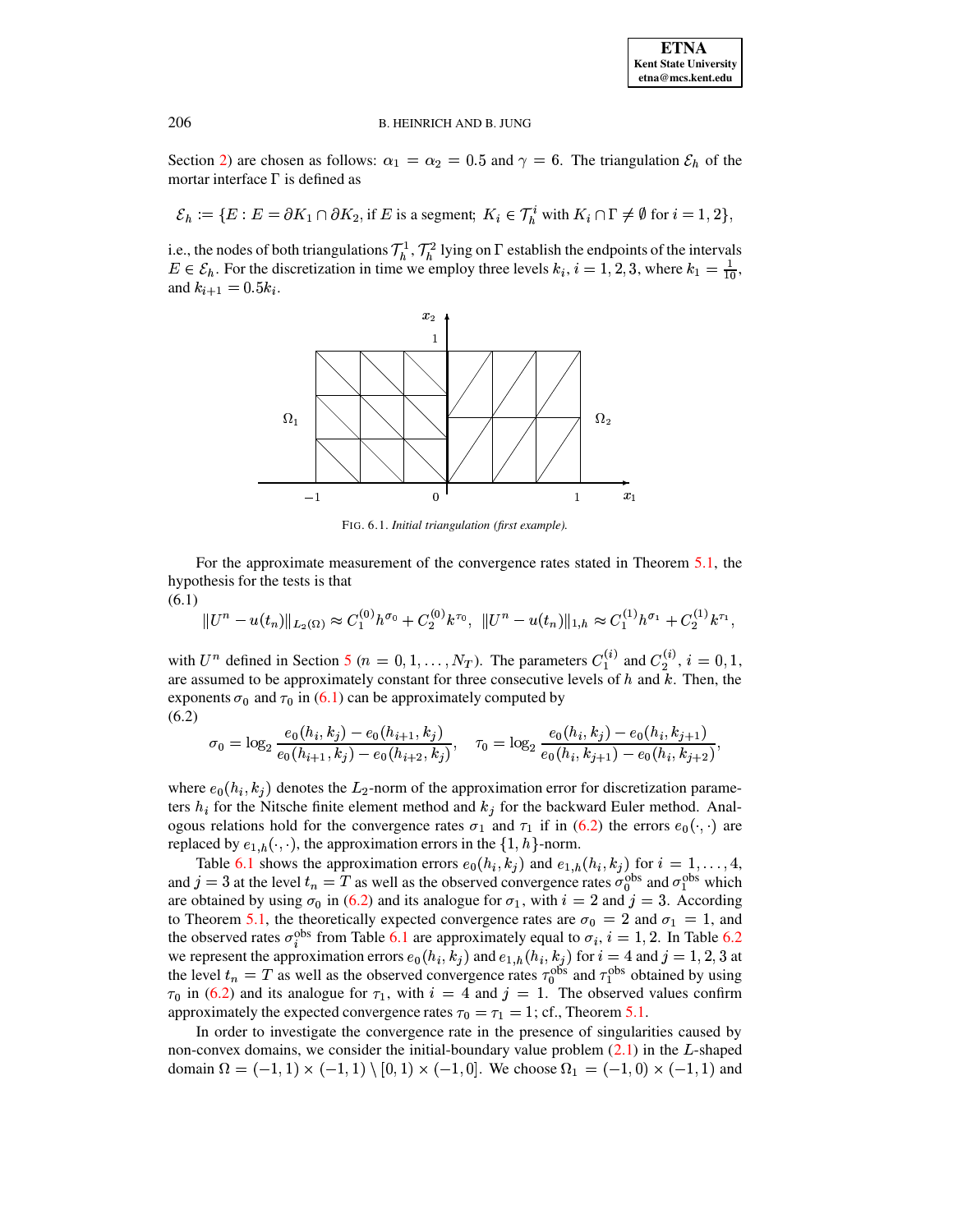<span id="page-17-0"></span>TABLE 6.1 *Error* norms and convergence rates for  $h = h_1, \ldots, h_4$ , and  $k = k_3$ .

| level | $e_0(h_i,k_3)$              | $e_{1,h}(h_i,k_3)$          |  |
|-------|-----------------------------|-----------------------------|--|
| $h_1$ | 3.13072e-2                  | 1.88140e-1                  |  |
| $h_2$ | 1.01964e-2                  | 9.59374e-2                  |  |
| hэ    | 5.07436e-3                  | 4.92381e-2                  |  |
| h4    | 3.88784e-3                  | 2.68348e-2                  |  |
|       | $\sigma_0^{\rm obs} = 2.11$ | $\sigma_1^{\rm obs} = 1.06$ |  |

<span id="page-17-1"></span>TABLE 6.2 *Error norms* and *convergence rates for*  $h = h_4$ *,* and  $k = k_1, k_2, k_3$ .

| level   | $e_0(h_4,k_i)$            | $e_{1,h}(h_4,k_j)$          |  |
|---------|---------------------------|-----------------------------|--|
| $k_1$   | 3.92313e-3                | 2.68924e-2                  |  |
| $k_2$   | 3.89884e-3                | 2.68527e-2                  |  |
| $k_{3}$ | 3.88783e-3                | 2.68348e-2                  |  |
|         | $\tau_0^{\rm obs} = 1.14$ | $\tau_{1}^{\rm obs} = 1.15$ |  |

 $\Omega_2 = (0, 1) \times (0, 1)$  as subdomains. The time interval is again [0, 1]. Let the right-hand side f and the initial function  $u_0$  be given such that the solution of problem  $(2.1)$  is

$$
u(x,t) = (1 - x_1^2)(1 - x_2^2) r^{\lambda} \sin(\lambda \theta)(1 + \frac{1}{2}e^{-t}), \lambda = \frac{2}{3},
$$

where  $(r, \theta)$  are polar coordinates centered at  $(0, 0)$ ; cf., Section [4.](#page-9-0)



FIG. 6.2. *Triangulations on the levels*  $h = h_1$  *and*  $h = h_2$  (second example).

<span id="page-17-2"></span>For the Nitsche finite element discretization, the initial mesh (with mesh parameter  $h_1$ ) depicted in Figure  $6.2(a)$  $6.2(a)$  is employed. Near the reentrant corner, this mesh is provided with local grading as defined in Section [4,](#page-9-0) the grading parameter is  $\mu = 0.7\lambda \approx 0.47$ . The subsequent meshes (with mesh parameters  $h_i$ ,  $i = 2, 3, 4$ ,  $h_{i+1} = 0.5h_i$ ) arise by dividing each triangle into four equal triangles in the quasi-uniform part of the mesh and by local grading with  $\mu = 0.7\lambda \approx 0.47$  near the reentrant corner; see Figure [6.2\(](#page-17-2)b) for the mesh with  $h = h_2$ . The mortar parameters and the triangulation  $\mathcal{E}_h$  are defined as in the first example. For the discretization in time we take the three levels  $k_1, k_2$ , and  $k_3$ , with  $k_1 = \frac{1}{20}$ ,  $k_{i+1} = 0.5k_i$ . For the computation of approximate convergence rates we use again [\(6.2\)](#page-16-2) and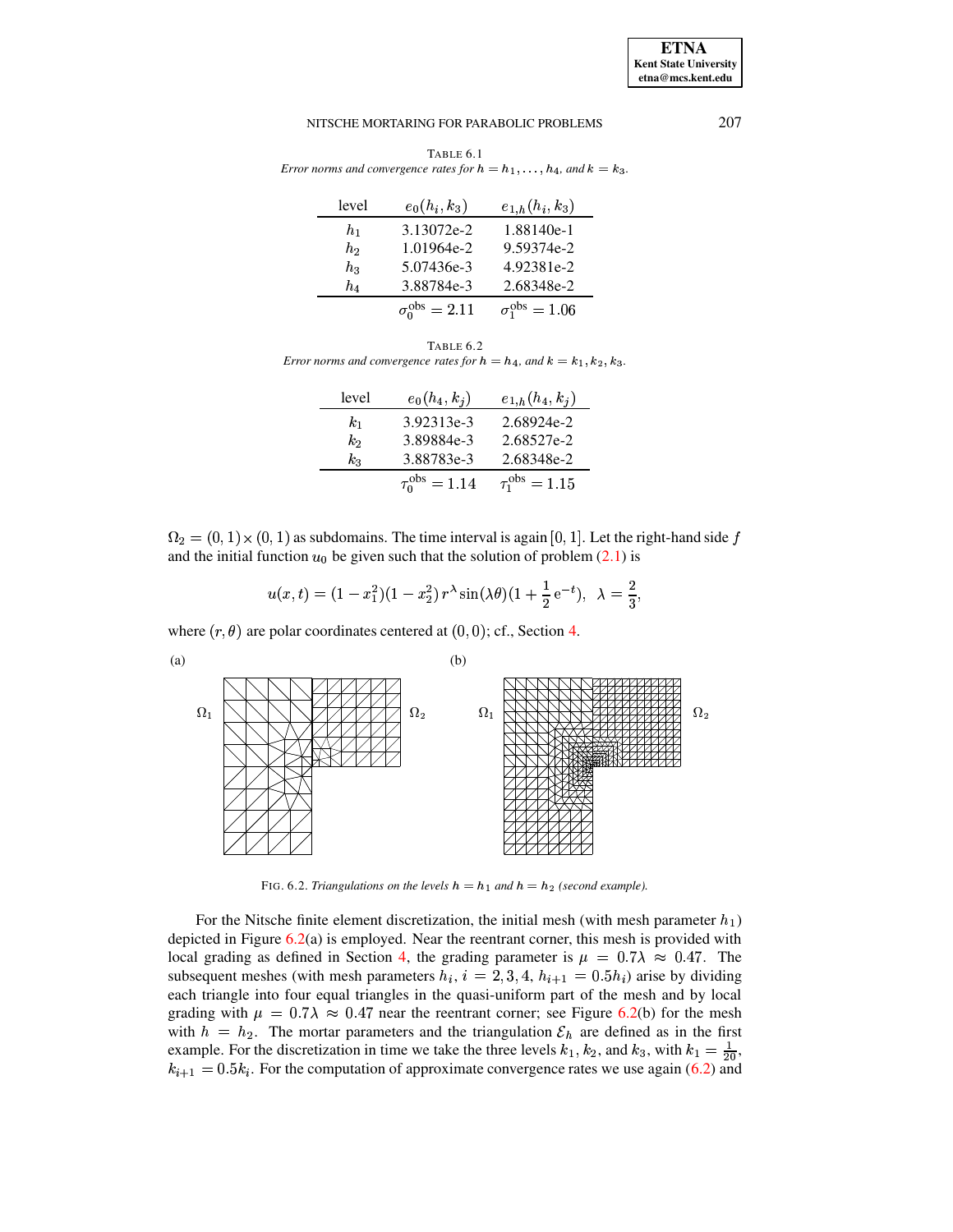analogous relations for  $\sigma_1$ ,  $\tau_1$ .

<span id="page-18-7"></span>Table 6.3 contains the approximation errors  $e_0(h_i, k_j)$  and  $e_{1,h}(h_i, k_j)$  for  $i = 1, ..., 4$ , and  $j = 3$ , at the level  $t_n = T$  as well as the observed convergence rates  $\sigma_0^{obs}$  and  $\sigma_1^{obs}$ . The observed values  $\sigma_0^{obs}$ ,  $\sigma_1^{obs}$  are approximately equal to the expected convergence rates  $\sigma_0 = 2$ and  $\sigma_1 = 1$ , as stated in Theorem 5.2.

TABLE 6.3 Error norms and convergence rates for  $h = h_1, \ldots, h_4$ , and  $k = k_3$ .

| level            | $e_0(h_i,k_3)$              | $e_{1,h}(h_i,k_3)$          |
|------------------|-----------------------------|-----------------------------|
| h1               | 3.83180e-2                  | 3.82840e-1                  |
| $\mathfrak{h}_2$ | 1.46901e-2                  | 1.90226e-1                  |
| $h_{3}$          | 9.48033e-3                  | 9.84876e-2                  |
| $\mathfrak{h}_4$ | 8.23570e-3                  | 5.32338e-2                  |
|                  | $\sigma_0^{\rm obs} = 2.07$ | $\sigma_1^{\rm obs} = 1.02$ |

<span id="page-18-8"></span>The errors  $e_0(h_i, k_j)$  and  $e_{1,h}(h_i, k_j)$  for  $i = 4$  and  $j = 1, 2, 3$  at the level  $t_n = T$  are reported in Table 6.4. The convergence rates resulting from these errors are very close to the expected values  $\tau_0 = \tau_1 = 1$ .

TABLE 6.4 Error norms and convergence rates for  $h = h_4$ , and  $k = k_1, k_2, k_3$ .

| level   | $e_0(h_4,k_j)$            | $e_{1,h}(h_4,k_1)$        |
|---------|---------------------------|---------------------------|
| $k_{1}$ | 8.26364e-3                | 5.32740e-2                |
| k2      | 8.24468e-3                | 5.32467e-2                |
| $k_3$   | 8.23570e-3                | 5.32338e-2                |
|         | $\tau_0^{\rm obs} = 1.08$ | $\tau_1^{\rm obs} = 1.08$ |

The numerical examples presented in this paper illustrate that Nitsche mortaring combined with the backward Euler method is a suitable approach for the numerical treatment of initial-boundary value problems for the heat equation in polygonally bounded domains. In particular, for solutions with singularities, the use of meshes with a grading parameter  $\mu < \lambda$ leads to the same convergence rates as for regular solutions.

#### **REFERENCES**

- <span id="page-18-2"></span>[1] D. N. ARNOLD, An interior penalty finite element method with discontinuous elements, SIAM J. Numer. Anal., 19 (1982), pp. 742-760.
- <span id="page-18-4"></span>[2] I. BABUŠKA, R. B. KELLOGG, AND J. PITKÄRANTA, Direct and inverse error estimates for finite elements with mesh refinements, Numer. Math., 33 (1979), pp. 447-471.
- <span id="page-18-5"></span>[3] I. BABUŠKA AND M. B. ROSENZWEIG, A finite element scheme for domains with corners, Numer. Math., 20  $(1972)$ , pp.  $1-21$ .
- <span id="page-18-0"></span>[4] R. BECKER, P. HANSBO, AND R. STENBERG, A finite element method for domain decomposition with nonmatching grids, M2AN Math. Model. Numer. Anal., 37 (2003), pp. 209-225.
- <span id="page-18-1"></span>[5] F. BEN BELGACEM, The mortar finite element method with Lagrange multipliers, Numer. Math., 84 (1999), pp. 173-197.
- <span id="page-18-3"></span>[6] O. BENEDIX, Finite-Elemente-Mortaring nach Nitsche für Parabolische Anfangsrandwertaufgaben, Diploma thesis, Technische Universität Chemnitz, 2006.
- <span id="page-18-6"></span>[7] H. BLUM, Numerical treatment of corner and crack singularities, in Finite Element and Boundary Element Techniques from Mathematical and Engineering Point of View, E. Stein and W. Wendland, eds., Springer, New York, 1988, pp. 172-212.